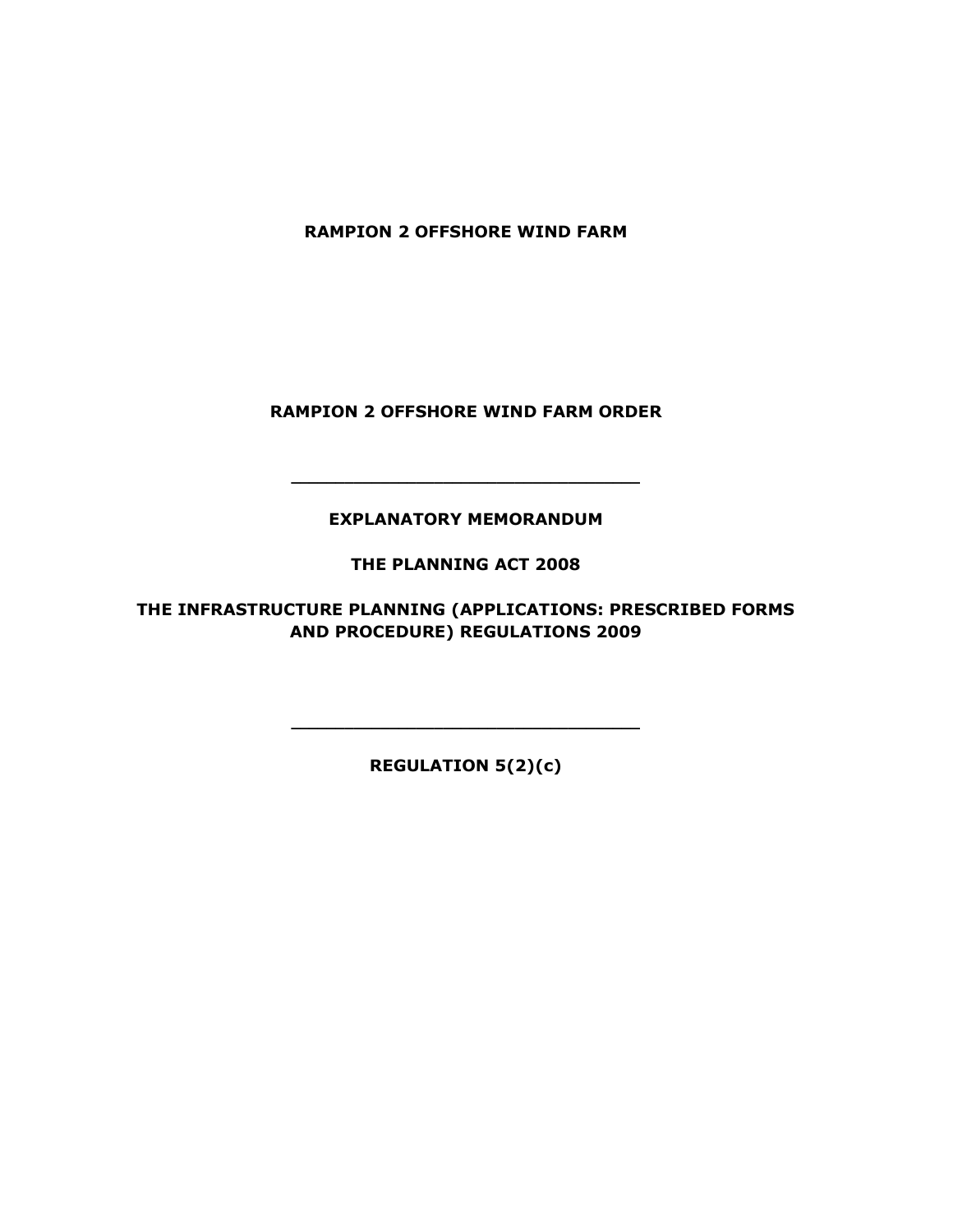## 1. Introduction

- 1.1 This Explanatory Memorandum has been prepared on behalf of Rampion Extension Development Limited ("the Applicant") to explain the purpose and effect of each article of and Schedule to the draft Rampion 2 Offshore Windfarm Order ("Order"). It forms part of the application ("Application") for a Development Consent Order ('DCO'), that has been submitted to the Secretary of State (the 'SoS') for Business, Energy and Industrial Strategy, under section 37 of the Planning Act 2008 (the '2008 Act').
- 1.2 The Applicant is seeking development consent for an offshore generating station and all infrastructure required to transmit the power generated to the existing Bolney National Grid substation (the 'Authorised Project'). It will comprise a maximum of 116 wind turbine generators. The Authorised Project array area is approximately 270km2, and is located approximately 13km off the Sussex coast in the south of England. A detailed description of the Proposed Development is set out in the Environmental Statement submitted with the Application (Application document xx)
- 1.3 As the Order seeks to apply and modify statutory provisions, including concerning the compulsory acquisition of land and the treatment of certain requirements as planning conditions, in accordance with sections 117(4) and 120(5) of the Planning Act 2008 (2008 Act), it has been drafted as a statutory instrument.
- 1.4 It is anticipated that subject to the DCO having been made by the SoS, construction work on the Authorised Project would commence in [20xx].The construction phase would be for a period of up to 4 years.

# 2. The Applicant

- 2.1 The Applicant company is a joint venture between RWE Renewables UK Ltd ("RWE"), Enbridge, and a Macquarie led consortium. RWE ranks among the largest global players in renewable power generation with a total installed generation capacity of 9 gigawatts and an additional 2.6 gigawatts under construction. The company specialises in onshore and offshore wind, utility-scale photovoltaic (PV) solar power and energy storage projects and has already delivered the Rampion Wind Farm, which is located adjacent to the offshore Order limits and to which the current proposal will be an extension. As such RWE can demonstrate a strong track record in delivery of projects such as the Authorised Project.
- 2.2 RWE employs 3,600 renewables professionals who develop, build and operate large renewable energy assets in 15 countries across Europe, the Americas and Asia-Pacific. Further details on the corporate structure between RWE and the Applicant is included in the funding statement which is submitted in support of the Application.
- 2.3 The Macquarie consortium, which is also a shareholder in Rampion 1 and investor in many other UK renewable energy assets, includes Macquarie European Infrastructure Fund 5, the Green Investment Group and USS pension fund.
- 2.4 Enbridge, also a shareholder in Rampion 1, is a Canadian energy infrastructure company with core businesses including oil and gas transmission distribution and storage in North America, as well as investments in the renewable energy sector in North America and Europe.

## 3. The Purpose of the Order

- 3.1 The purpose of the Order is to grant the Applicant development consent for a Nationally Significant Infrastructure Project ("NSIP"). In summary the Proposed Development will comprise
	- 3.1.1 an offshore generating station with an electrical export capacity of in excess of 100MW comprising up to 116 wind turbines and array cables, in an area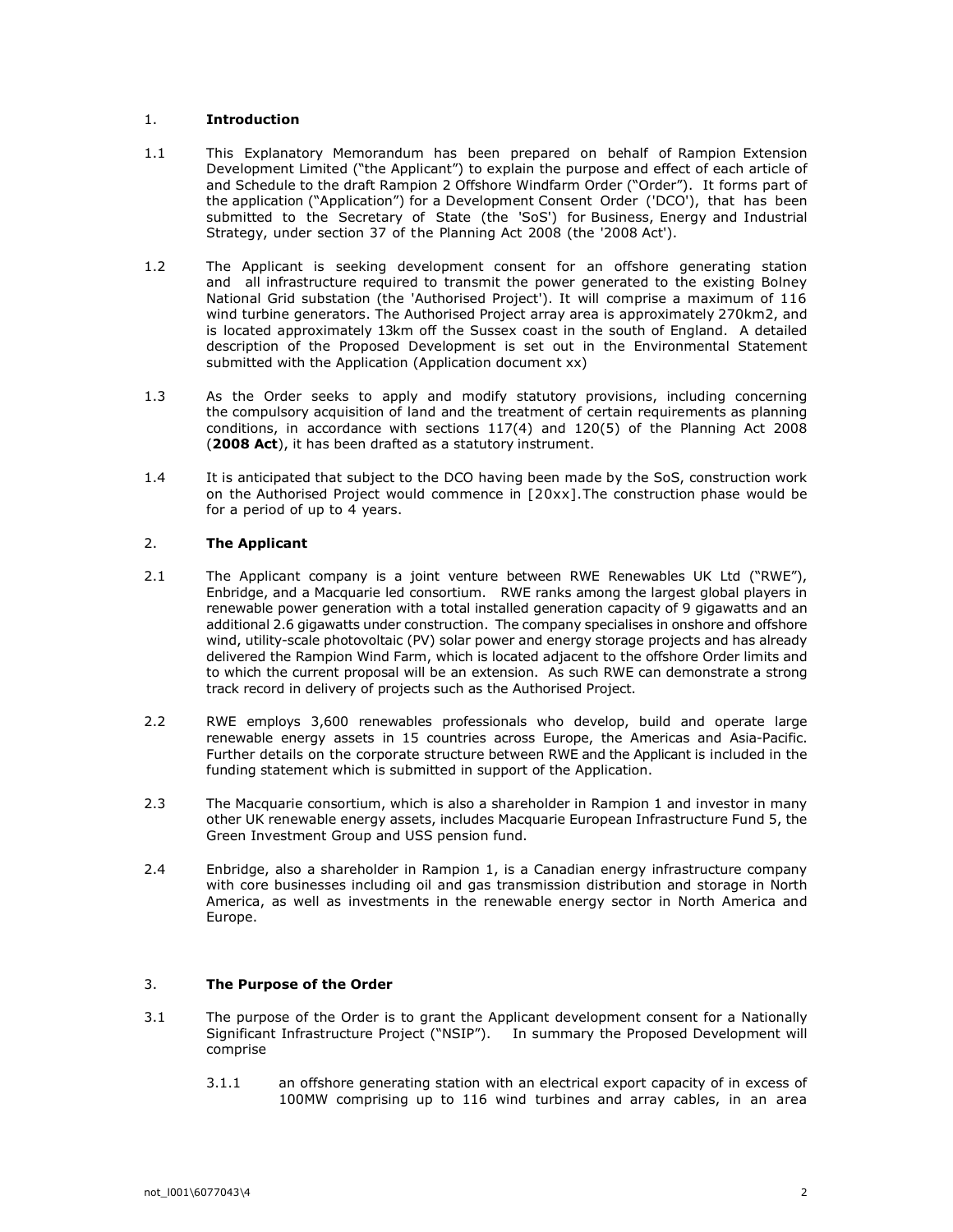approximately 270km2, located approximately 13km south of the Sussex coast located to the west of the existing Rampion Offshore Windfarm

- 3.1.2 associated development comprising
	- 3.1.2.1 up to three offshore substations
	- 3.1.2.2 export cables between the wind turbine generators ("WTG"), between the WTGs and the offshore substations, and between the offshore substations themselves and the landfall location at Climping, West Sussex
	- 3.1.2.3 an underground cable connection between the landfall and a satellite substation in the vicinity of the existing National Grid substation at Bolney, and a connection into that substation
- 3.2 The proposed development comprises an NSIP pursuant to sections 14(1)(a) and 15(3) of the 2008 Act as an offshore generating station having an capacity of more than 100MW. Pursuant to section 31 of the 2008 Act a Development Consent Order ("DCO") is required to authorise an NSIP. The components set out in paragraph 3.1.2 above comprise associated development linked to the NSIP, and can therefore be authorised by the DCO pursuant to section 115 of the 2008 Act.
- 3.3 The Order refers to the person authorised to exercise the powers in the Order as 'the undertaker', and defines the undertaker as Rampion Extension Development Limited.

## 4. The Scope of the Order

- 4.1 In addition to providing for the construction and operation of the Authorised Project, the Order will, in accordance with section 120(3) and Schedule 5, and section 122 of the 2008 Act, authorise the acquisition of land and rights over land, and the extinguishment of, or interference with, interests in or rights over land. The Book of Reference (Application Document Ref. xx) sets out a description of the land and interests included in the Order, and this is shown on the Land Plans (Application Document Ref. xx). The Order provides for the areas which can be compulsorily acquired and what rights can be acquired, and other rights and interests that will be affected. The Order and the Book of Reference should be read together with the Statement of Reasons (Application Document Ref. xx) which accompanies the Application and sets out the justification for the acquisition or interference with the Order land.
- 4.2 Pursuant to section 120(3) the Order also includes provision for the operation of the generating station, and deemed marine licences pursuant to section 66 of the Marine and Coastal Access Act 2009. Two deemed marine licences are included in the draft Order, one in relation to the generation assets and the second in relation to the transmission assets.
- 4.3 Section 115(1) of the 2008 Act provides that development consent may be granted for "(a) development for which development consent is required, or (b) associated development". The SoS must therefore be satisfied that all the elements included within the 'Authorised Project' are either part of the NSIP or are associated development, in order to include them in the Order pursuant to section 115 of the 2008 Act.
- 4.4 The generating station and related development within Work Nos. 1 constitute "development for which development consent is required" and thus comprises an NSIP, as set out above. The Order also includes other development which is associated development comprising Work No. 2 to Work No 12. The scope of the proposed 'associated development' is set out below. The Applicant has considered these works against the statutory definition of associated development and the criteria in DCLG 'Guidance on associated development applications for major infrastructure Authorised Projects' (April 2013) and is satisfied that all of these works are capable of being granted development consent by the SoS pursuant to section 115.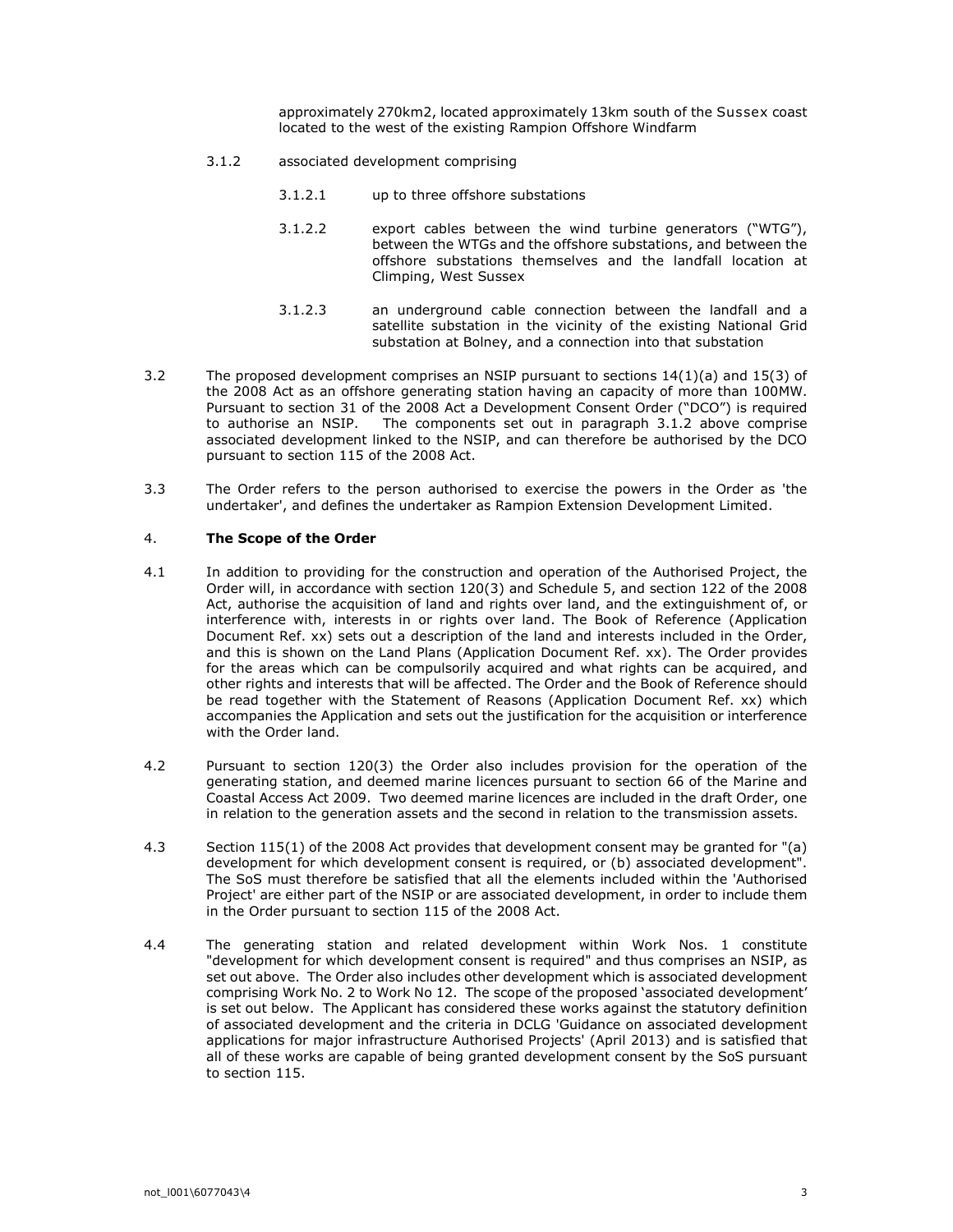- 4.5 The works specified in Works 2 to 12 are not an aim in themselves but are required to facilitate the delivery of the energy generated by the generating station to the national grid. The Order requires that this associated development must be carried out within the Order limits, but the detailed design will be finalised post consent either through conditions of the deemed marine licence for offshore works or pursuant to the discharge of requirements in relation to onshore works. In particular it should be noted that the laying of cables for the Proposed Development is aimed to cause as little disruption as possible and includes the ability to install cables by horizontal directional drilling to avoid major crossings and protected or sensitive sites.
- 4.6 Requirement 27 of the Order requires any land landward of mean low water within the Order limits which is used temporarily for the connection works and not ultimately incorporated in permanent works or approved landscaping to be reinstated in accordance with such details as the relevant planning authority may approve. Restoration must take place as soon as reasonably practicable.
- 4.7 The areas of land to be used temporarily will comprise, broadly, the land required for the haul road and soil storage areas along the onshore cable corridor, the construction compounds and temporary vehicular access tracks. The details for the restoration will be approved by the relevant authority pursuant to the requirements in the Order.
- 4.8 Landscaping is also required, specifically in and around the satellite substation location. This is secured by requirements imposed through the Order.
- 4.9 The approach taken by the Applicant between those parts of the Authorised Project which form the NSIP and those parts that form Associated Development follows the approach taken by all DCO applications for offshore windfarms to date.
- 4.10 The main components of the Proposed Development are summarised below:

The Generating Station

4.10.1 Work No.1: consists of the nationally significant infrastructure project, being the offshore wind turbine generating station comprising up to 116 wind turbine generators which may be connected to each other and to up to three substations comprising Work No. 2 by a network of cables

The 'Associated Development'

- 4.10.2 The Associated Development for the purposes of section 115 of the 2008 Act comprises Work Nos. 2 to 12 of the Authorised Project. They are as follows:
- 4.10.3 Work No.2 Up to 3 offshore substations, which may be connected to each other via interconnector cables;
- 4.10.4 Work No. 3- up to four export cables to be laid on or beneath the seabed, connecting the offshore substations to the landfall location and which shall include the construction of up to four temporary exit pits for horizontal directional drilling;
- 4.10.5 Work No.4 works in the intertidal area, comprising the installation of up to four cable circuits and associated ducts underground by means of horizontal directional drilling;
- 4.10.6 Work No. 5 the onshore connection works to connect the offshore export cables to the onshore cables. This will include launch and exit pits for the horizontal directional drills, transition joint bays and the installation of the cables themselves. Work No. 6 - onshore connection works comprising the installation of the onshore cable underground. It is anticipated that the majority of the installation works will be undertaken by way of trenching but other trenchless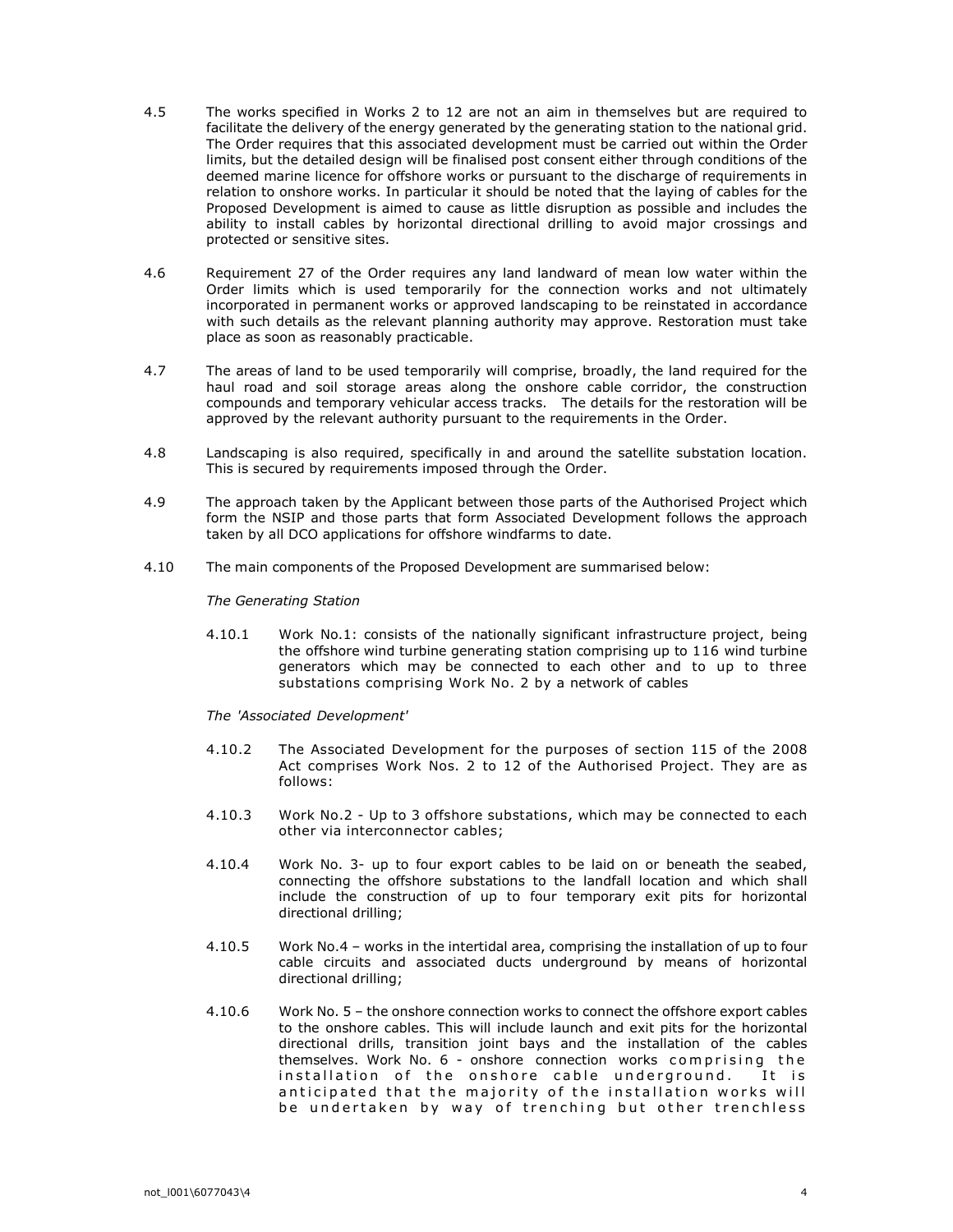te chnologies may be used. The works will consist of cable circuits, ducts between Work No.5 to each of the areas comprising Work No.7 and to Work 11A.

- 4.10.7 Work No. 7 comprises all those elements of the onshore cable connection works where there is a commitment to install by horizontal directional drilling. Each part of Work No. 7 comprises launch and exit pits for the drills. ;
- 4.10.8 Work No. 8A comprises each of the temporary construction compounds required for installation of the onshore connection works. Work No. 8B comprises the areas temporarily required for storing soil during whilst the connection works are carried out;
- 4.10.9 A number of temporary accesses will be required to facilitate the onshore connection works; these are included as Work No.9. A further number of accesses will be required during the installation phase, and will also be required to be retained during the operational phase for maintenance. These comprise Work No. 10;
- 4.10.10 Work No. 11A-D are associated with the construction of a satellite substation and associated infrastructure.
- 4.10.11 The satellite substation will be connected to the existing National Grid substation at Bolney and Work No, 12 comprises this element of the onshore connection works.
- 4.11 The Associated Development includes in connection with such Work Nos. 1 to 4 such other works as may be necessary or expedient for the purposes of or in connection with the relevant part of the authorised development and which fall within the scope of the work assessed by the environmental statement, including—
	- 4.11.1 scour protection around the foundations of the offshore structures;
	- 4.11.2 cable protection measures such as the placement of rock and/or concrete mattresses;
	- 4.11.3 the removal of material from the seabed required for the construction of Work Nos. 1 to 4 and the disposal of inert material of natural origin within the Order limits produced during construction drilling, seabed preparation for foundation works, cable installation preparation and excavation of exit pits;
	- 4.11.4 removal of static fishing equipment; and
	- 4.11.5 disposal of drill arisings in connection with foundation drilling.
- 4.12 Further in connection with such Work Nos. 5 to 1 2 such other works as may be necessary or expedient for the purposes of or in connection with the relevant part of the authorised development and which fall within the scope of the work assessed by the environmental statement. —

4.12.1

Ancillary Works

- 4.13 In addition the Order is proposed to grant consent for the Ancillary Works, the environmental impact of which have been assessed and recording in the Environmental Statement, comprising:
	- 4.13.1 temporary landing places, moorings or other means of accommodating vessels in the construction and/or maintenance of the authorised development;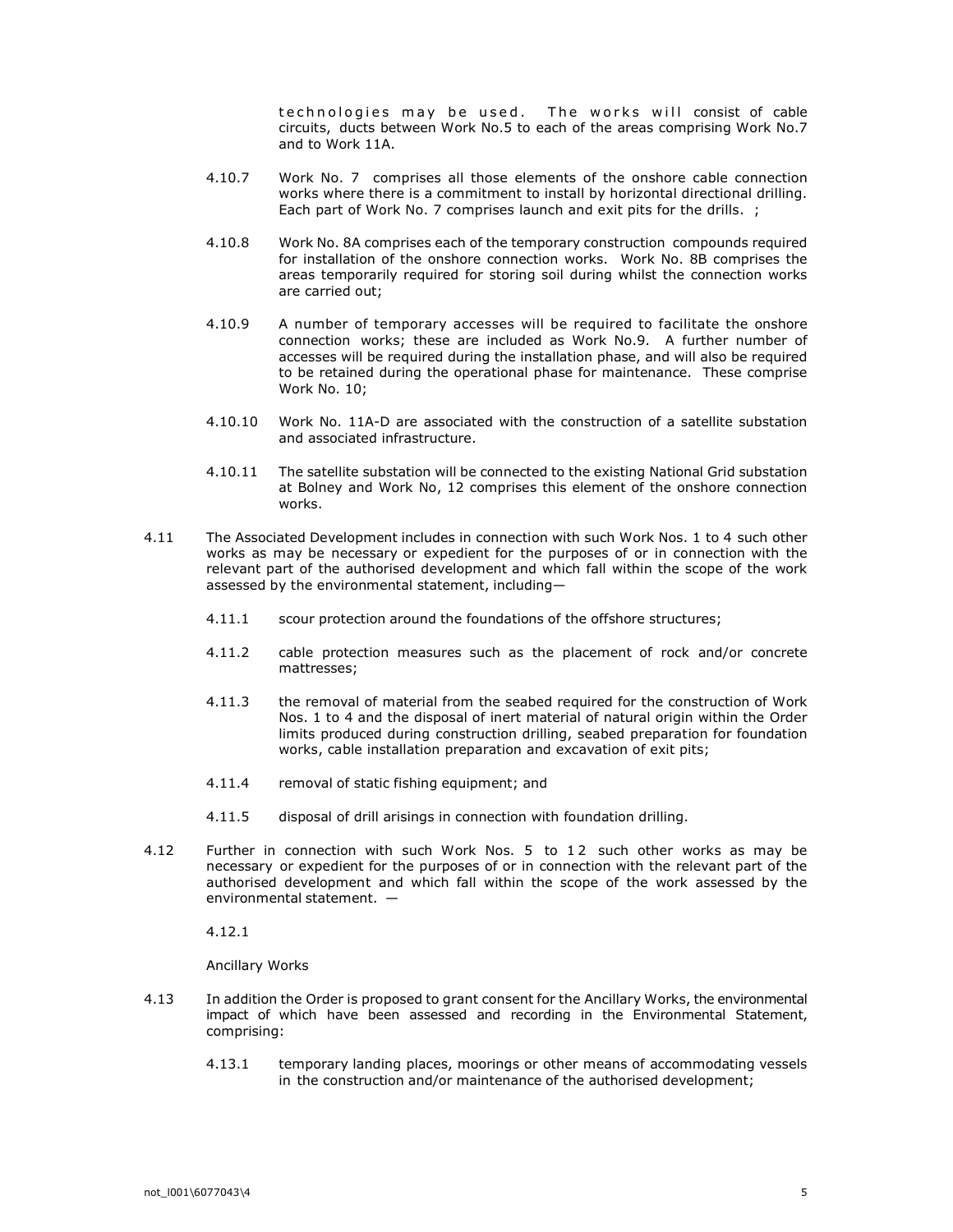- 4.13.2 marking buoys, beacons, fenders and other navigational warning or ship impact protection works;
- 4.13.3 temporary works for the benefit or protection of land or structures affected by the authorised development; and
- 4.13.4 temporary excavation of floatation pits in connection with the installation of the export cable within the offshore Order limits.
- 4.14 A more detailed description of the Authorised Project is provided at Schedule 1 'Authorised Project' of the draft DCO and Chapter 2 of the ES Volume 1 (Application Document Ref. xx) and the areas within which each of the main components of the Authorised Project are to be built is shown by the coloured and hatched areas on the Works Plans (Application Document Ref xx).

### 5. Flexibility in the Order

- 5.1 The description of Work No.1 refers to the wind generating station having a gross electrical output of over 100 megawatts. This is consistent with sections 14 and 15 of the 2008 Act which stipulates that an offshore windfarm which exceeds an electrical capacity of 100 megawatts will be an NSIP and therefore development consent will be required for the generating station and the associated development . It is not considered that imposing an upper limit to the generating capacity is desirable or necessary.
- 5.2 The Authorised Project described in Schedule 1 (part 1 and part 2) of the Order and the design parameters secured in requirements 2 to 5 of Schedule 1 (part 3) provide flexibility in the delivery of the Authorised Project.
- 5.3 Offshore
	- 5.3.1 The constituent elements of the generating station are specified in Work No. 1, together with offshore associated development in Work Nos. 2 to 4 which are expressly limited to the Order Limits seaward of Mean High Water Springs (MHWS). Works No. 5 to 12 specify the onshore associated development linked to the NSIP within the Order Limits landward of Mean Low Water Springs (MLWS) and Part 2 of Schedule 1 specifies the ancillary works.
	- 5.3.2 There is no reason to limit the electrical output capacity of the Authorised Project provided the parameters of development are not exceeded. There are advantages in not imposing an upper limit so that the Undertaker can take advantage of technical advancements that emerge in the coming years in terms of wind turbine efficiency which would enable it to still construct the Authorised Project within the existing parameters but to increase capacity beyond the capacity which is currently anticipated based on existing technology. The maximum number of turbines is, however, specified at 116 being the number of turbines constructed at the existing Rampion 1 wind farm..
	- 5.3.3 Flexibility has been provided in relation to the generating station and its associated development, to allow the Applicant to take advantage of new developments and emerging products in the market for offshore wind turbine generators and other equipment and as such helps to manage and drive down the cost of offshore wind developments; it also ensures the maintenance of competitive tension in the procurement process driving down costs, and the need to drive down the cost of energy for the purposes of tendering for Contracts for Difference.
	- 5.3.4 The final design of a windfarm depends on a number of factors which include the size, height and capacity of the chosen turbine type; electrical design; length of cables; areas where development is constrained; the outcomes of site investigations, and ongoing wind monitoring results. All these are considered post-consent at the stage of detailed design and optimisation when the final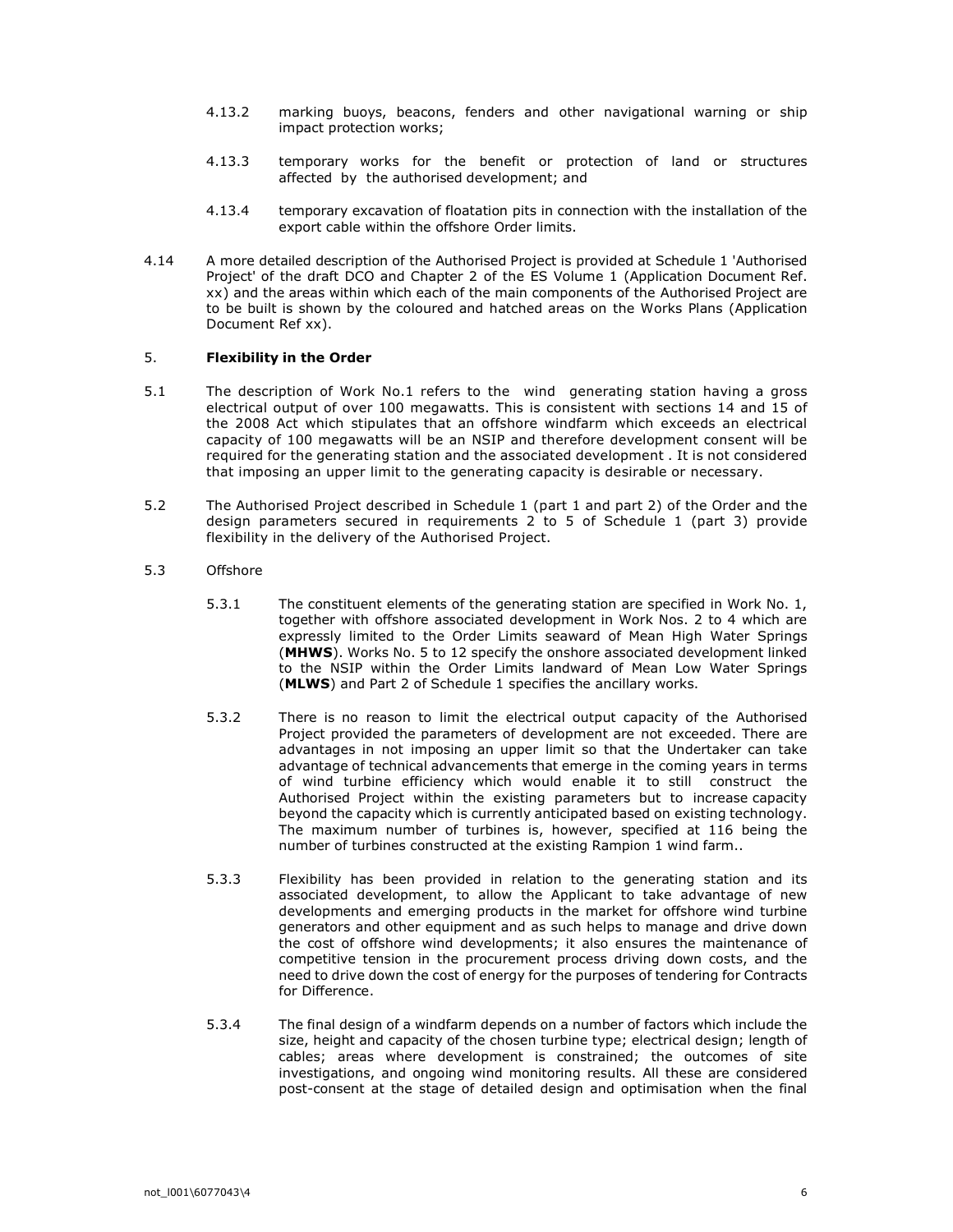number and type of turbines and their location will be decided as a function of site constraints and viable layout.

5.3.5 This final design of the offshore works will be approved under the provisions of the deemed marine licences.

### 5.4 Onshore

- 5.4.1 Similar flexibility is required for the onshore elements of the development. With regard to the onshore substation, the optimal design will be determined through the contracting process. Each tenderer will offer different technologies, designs and layouts for the onshore substations within the parameters of any consent obtained, which enables the optimal design solution to be chosen. Final detailed design of the onshore substation will not be settled until after the appointment of a contractor.
- 5.4.2 This flexibility will allow the Applicant freedom to optimise Rampion 2 as technology advances and to take advantage of variability in the supply chain whilst ensuring that the Proposed Development is delivered in accordance with the parameters set through the consents which have been assessed through the Environmental Impact Assessment.

#### Policy Support for Flexibility

- 5.5 The use of flexibility in project details within an Order is expressly endorsed by National Policy Statements EN-1 (at paragraphs 4.2.7 to 4.2.10) and EN-3 (at paragraphs 2.6.42 to 2.6.45), provided that the variables are fully assessed in terms of worst case effects. Paragraph 4.2.9 of EN-1 explains that where flexibility is sought, it will be necessary to include appropriate requirements within the Order to ensure that the project "envelope" is limited to that which has been assessed in the Environmental Statement.
- 5.6 This approach, known as the "Rochdale Envelope", has been followed numerous times in relation to offshore wind farms consented under section 36 of the Electricity Act 1989 and the 2008 Act, as well as other NSIPs under the 2008 Act. It is an approach to consenting which is well established under the Town and Country Planning Act 1990, and as such is well known and understood by statutory consultees. It is also endorsed by PINS Advice Note 9 which recognises the need for flexibility to address inherent uncertainties for a proposed development against which the need to ensure that the significant effects of a Proposed Development have been properly assessed must be balanced. It acknowledges at paragraph 5.5 that an Applicant may choose to include parameters within the DCO as a practical way to address uncertainty and provide the required flexibility before setting out example parameters which include 'maximum/ minimum number of turbines, or maximum turbine blade tip height, associated with an offshore wind farm'.
- 5.7 As the size of turbine has not yet been established for the Authorised Development the environmental impact assessment undertaken has considered the impacts of 75 'larger' sized turbines and 116 'smaller' sized turbines in order to establish parameters. Each chapter of the Environmental Statement has assessed the worst case scenario in respect of the potential final design of the project for the aspect under consideration, and has also considered whether these worst case scenarios also apply to a size and number of turbines falling between these two scenarios.

## 6. Parameters

- 6.1 The parameters included in the Order and against which the environmental impact assessment has been carried out are set out in Appendix 1 to this document. They include the following:
	- 6.1.1 Maximum number of Wind turbines generators ("WTG");
	- 6.1.2 Maximum dimensions of WTG including rotor diameter, tip height and air gap;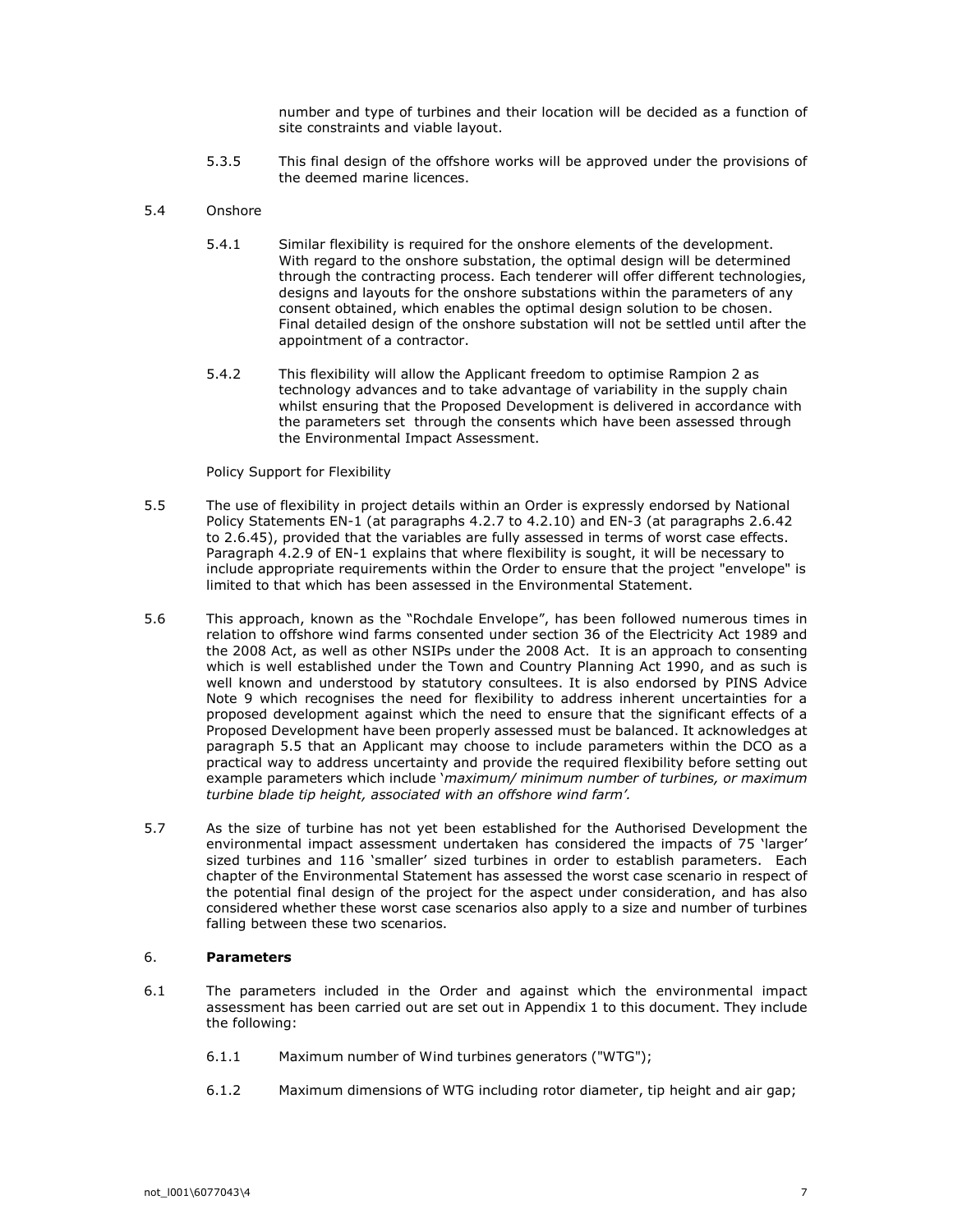- 6.1.3 The maximum rotor swept area for the turbines;
- 6.1.4 The foundation parameters of WTG, and volume of scour protection that can be used;
- 6.1.5 Maximum number of offshore substations, their foundations and dimensions, and volume of scour protection that can be used; and
- 6.1.6 The length of cable systems and volume of cable protection offshore within the array, linking the offshore substations and for the export cable;
- 6.2 The maximum number of turbines and their rotor swept area are the key parameters for the project and represent the overarching project description to which all other parameters are subordinate. It is not considered that the inclusion of a minimum number of turbines or capacity would be appropriate; the minimum capacity for an NSIP is already specified by the 2008 Act at 100MW. Further, the economic viability of an offshore wind farm will require a certain scale of development to be delivered..
- 6.3 It is accepted that it is appropriate to imposed a maximum hub height, tip height, rotor diameter and a minimum air gap for the wind turbines as these are all key criteria for the assessment of the environmental impact of the Proposed Development and have been presented in the Environmental Statement
- 6.4 Two different foundation types are provided for; monopile, and jacket. The choice of foundations will be influenced by a variety of factors, as explained in Volume 2, Chapter 4 of the Environmental Statement. In terms of the Order, the Applicant has considered which design parameters for each type of foundation are important to ensure a complete and robust EIA, and these have been included in the Order.
- 6.5 There will be no more than 3 offshore substations. Their location, type and design are not capable of being fixed at this stage and will be determined post consent in the detailed design and optimisation process as informed by the ultimate final layout decision. Accordingly, parameters limiting their dimensions and foundation arrangements are included in the draft Order.
- 6.6 The precise number, layout and total length of the inter-array, export and interconnector cables cannot be fixed until post consent design optimisation. The key factor for assessment purposes is the total cable length, based on the maximum number of turbines and the maximum length has been included as a parameter in the draft Order
- 6.7 It is important to bear in mind that under the deemed marine licences contained in Schedules 11 and 12of the draft Order, the undertaker must submit final construction details for approval by the MMO before construction. The MMO must ensure that final construction details conform with the description of Works Nos. 1 to 3 and compliance with the design parameters in Part 2, in conditions [1 to 6] in the deemed marine licences. Those submitted details will specify the number, dimensions and layout of the WTGs, offshore electrical substations, and the network of cables. There will, therefore, be a further stage of regulatory control of the final form of the development prior to construction.
- 6.8 The parameters for the Authorised Project within the onshore Order limits are necessary to allow the project to respond to the final design and layout of the generating station and to respond to ground conditions as the project is undertaken. The precise footprint and design of the onshore substation is not capable of being fixed at this stage and will be determined post consent in the detailed design and optimisation process and secured by requirements. Accordingly, parameters limiting its dimensions are included in the draft Order

# 7. Provisions of the Order

7.1 Part 1 of the Order confirms how it should be referred to, when it comes into force and defines terms used.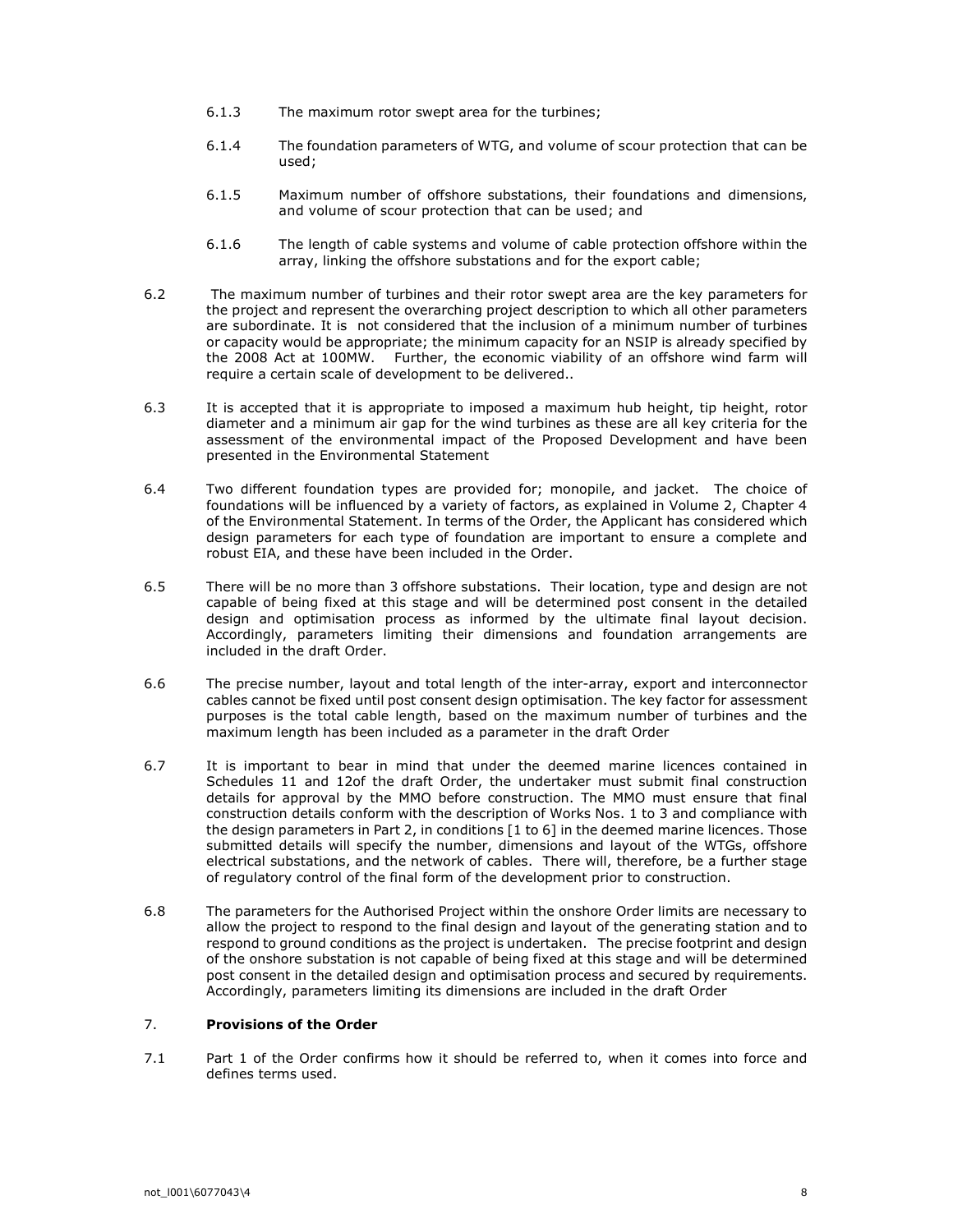- 7.1.1 Article 1 sets out what the Order may be cited as and when it comes into force.
- 7.1.2 Article 2 sets out the meaning of various terms used in the Order;

In the Order 'commence' is defined as follows:

(a) in relation to works seaward of MHWS, the first carrying out of any licensed marine activities authorised by the deemed marine licences, save for preconstruction surveys and monitoring approved under the deemed marine licences or

(b) in respect of any other works comprised in the authorised project, the first carrying out of any material operation (as defined in section 155 of the 2008 Act) forming part of the authorised project other than operations consisting of site clearance, demolition work, archaeological investigations, environmental surveys, investigations for the purpose of assessing ground conditions, remedial work in respect of any contamination or other adverse ground conditions, diversion and laying of services, erection of any temporary means of enclosure, temporary hard standing, and the temporary display of site notices or advertisements.

The effect of the definition is that certain 'carved out' works can be carried out prior to the requirements contained in Schedule 1 to the Order being discharged. The ability to do this is of critical importance to the Applicant in the context of the envisaged construction programme. It is considered that the works that are 'carved out' would not have any impact on the effectiveness of the requirements from an environmental protection perspective. This approach has been accepted in the recently granted Hornsea Three Offshore Wind Farm Order 2020.

However, requirements are specifically included in Schedule 1, Part 3 of the Order to ensure that pre-commencement works consisting of site clearance and archaeological investigations are carried out in accordance with an ecological management plan and an archaeological written scheme of investigation as appropriate.

- 7.1.3 In the Order 'maintain' is defined to cover both the onshore works and the offshore works, In terms of the deemed marine licences this term can only relate to the offshore works, but the definitions remain aligned to maintain consistency. In the Order, maintain is defined to include inspect and survey, upkeep, repair, adjust, and alter, and further includes remove, reconstruct and replace, to the extent assessed in the environmental statement
- 7.2 Part 2 provides the principal powers for the Proposed Development
	- 7.2.1 Article 3 provides the development consent for the 'authorised development' and separate consent for the ancillary works, provided that they are carried out within the Order limits.
	- 7.2.2 Article 4 makes provision for the maintenance of the authorised project. It was used in the Hornsea Three Offshore Wind Farm Order 2020. Article 4 reflects the terms of the model provisions, but text has been added to make it clear that the powers conferred by the Article do not negate the need for the undertaker to obtain further marine licences for offshore works not covered by the deemed marine licences included in the Order. This approach is precedented in numerous recent DCOs including the Hornsea Three Offshore Wind Farm Order 2020.
	- 7.2.3 Article 5(1) (Benefit of Order) overrides Section 156(1) of the 2008 Act (which is permitted by Section 156(2)) and provides that the benefit of the Order is for the undertaker, rather than anyone with an interest in the land. Given the nature of the authorised development and the fact that powers of compulsory acquisition are sought it would be impracticable and inappropriate for the Order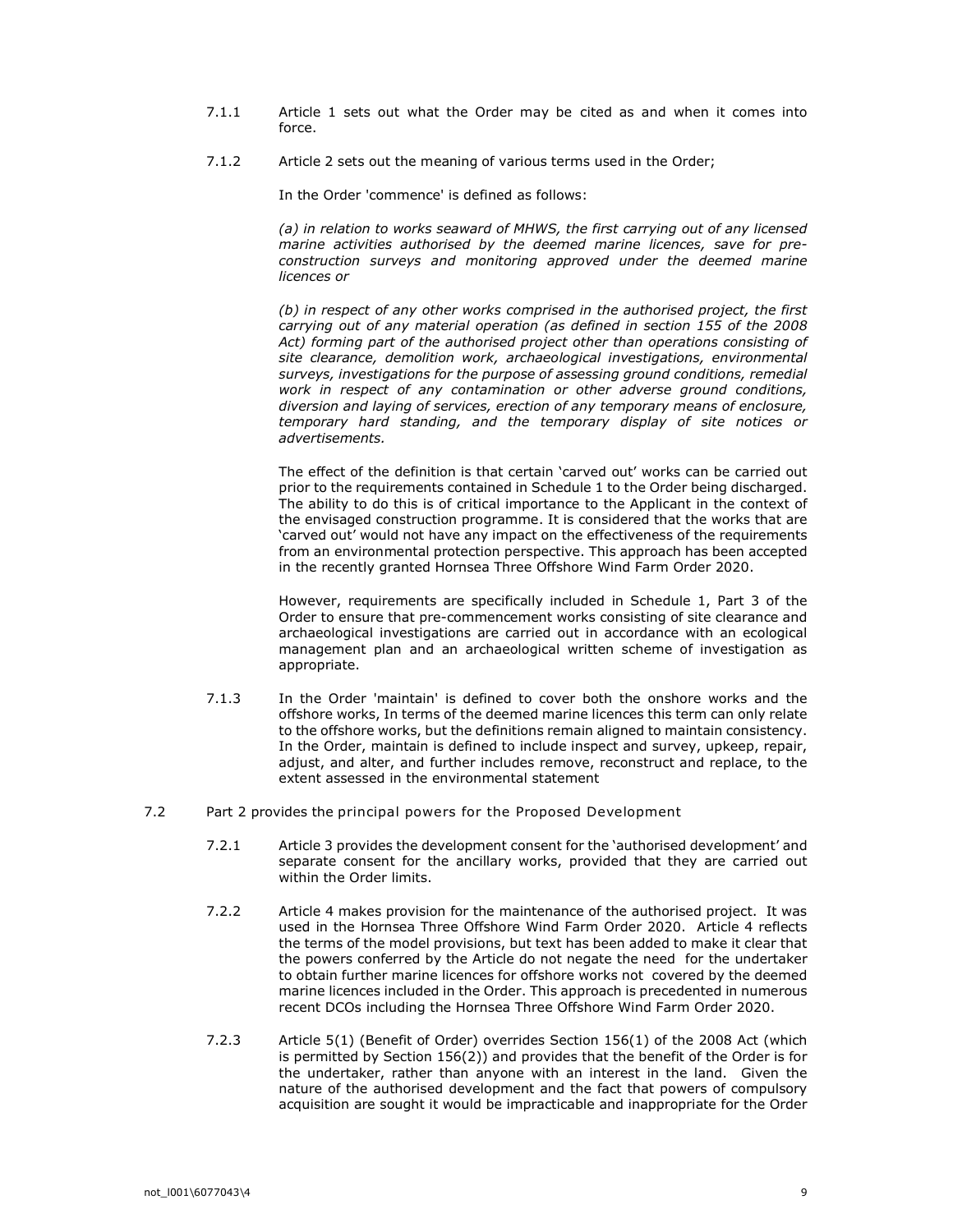to be 'open' as to who may implement it, as might occur without this provision. The undertaker is defined as the Applicant.

- 7.2.4 It also provides for the transfer of the whole or part of the benefit of the Order with the consent of the Secretary of State (the SoS), subject to certain exceptions. It also provides for the transfer of any of the deemed marine licences with the consent of the SoS. The requirement to obtain the SoS's consent is unnecessary in the circumstances referred to in sub paragraph (7) of the Article. These circumstances include where the transferee or lessee is a holder of a transmission licence under the Electricity Act 1989 and where the time limits for claims of compensation in respect of the acquisition of land or effects upon land as a consequence of the Order has elapsed
- 7.2.5 Article 5 includes a procedure to be adopted when making an application to the Secretary of State for consent and follows the approach in the Hornsea Three Wind Farm Order 2020. It is considered necessary to provide certainty in the absence of any other statutory procedure for obtaining consent. The essential elements of this procedure are as follows:
	- 7.2.5.1 Before any application is made to the SoS the Undertaker shall consult with the SoS and the SoS will provide a response within four weeks of receipt of the notice;
	- 7.2.5.2 The SoS may not provide consent before consulting the MMO;
	- 7.2.5.3 The SoS shall determine an application for consent under this article within 8 weeks commencing on the date the application is received. This period can be extended where agreed in writing with the Undertaker;
	- 7.2.5.4 Where the SoS is minded to refuse any application or fails to determine an application within 8 weeks of receipt then the Undertaker may refer the matter for determination under article 46 (arbitration);
	- 7.2.5.5 Prior to any transfer or grant taking effect the Undertaker is required to notify in writing the SoS and so far as relevant the MMO and the relevant planning authorities.
- 7.2.6 Article 5(6) provides that where the Undertaker has transferred the benefit of the Order or granted the benefit of the Order to a lessee then:
	- 7.2.6.1 the transferred benefit will include any rights that are conferred and any obligations that are imposed;
	- 7.2.6.2 the transferred benefit will reside exclusively with the transferee or the lessee and shall not be enforceable against the Undertaker;
	- 7.2.6.3 the benefits or rights conferred under sub paragraph (1) of the article is subject to the same restrictions, liabilities and obligations as applies to the Undertaker.
- 7.2.7 Article 6 (application and modification of legislative provisions) has the effect of dis-applying legislative provisions as they would apply but for this article.
- 7.2.8 Article 6(1)(a) dis-applies the provisions of regulation 6 of the Hedgerows Regulations 1997 and allows those hedgerows specified in Schedule 13 of the Order to be removed so as to allow the Applicant to carry out the Authorised Project. The form of wording used in this article is precedented and has been used in many made orders, including the Hornsea Three Offshore Wind Farm Order 2020.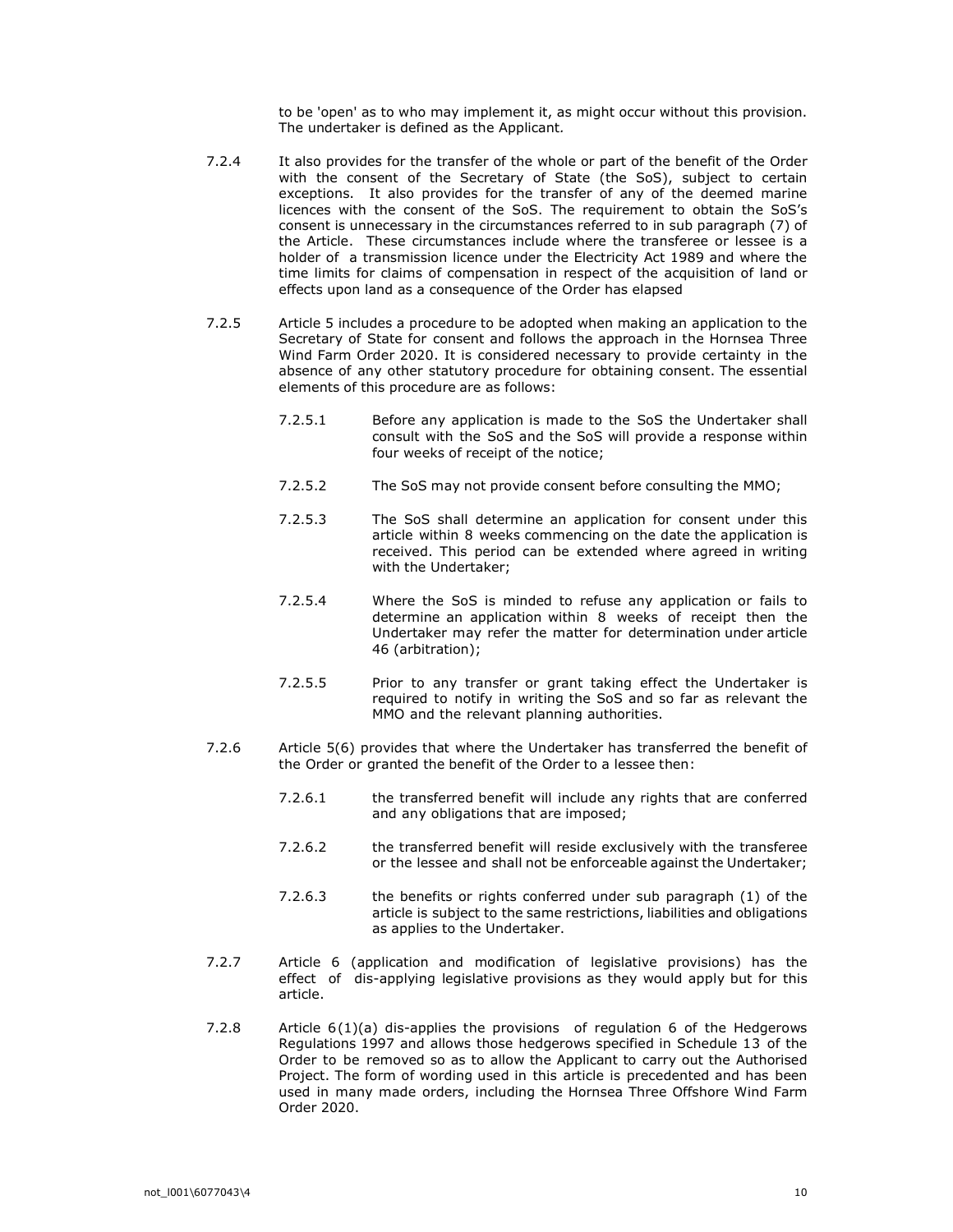- 7.2.9 Article 6(1)(b) dis-applies provisions of the Neighbourhood Planning Act 2017. This disapplication would provide that the temporary possession provisions in that enactment would not take effect at the expense of the temporary possession provisions contained in the Order. The provisions relating to temporary possession in the Neighbourhood Planning Act 2017 have not yet come into force and that regulations required to provide more detail on the operation of the regime have not yet been made. As such, it is considered appropriate to apply the 'tried and tested' temporary possession regime which has been included in numerous DCOs and Orders made under the Transport and Works Act 1992 to date and the form of wording in this article is has most recently been used in the Hornsea Three Offshore Wind Farm Order.
- 7.2.10 Sub paragraph (3) provides for the disapplication of various additional consents which would otherwise be required from the Environment Agency, internal drainage boards or lead local flood authorities under the Water Resources Act 1991 and the Land Drainage Act 1991. These are the requirements for consents to place structures on or over rivers under the Water Resources Act, the requirement for approval under flood defence and land drainage byelaws made or deemed to be made under the Water Resources Act, the prohibition on placing obstructions in waterways which are not main rivers under the Land Drainage Act and byelaws made under the Land Drainage Act regulating the use and obstruction of watercourses, which consents are included in the Infrastructure Planning (Interested Parties and Miscellaneous Prescribed Provisions) Regulations 2015. The Order dis-applies the requirement for inprinciple consent in order to ensure that the project can proceed. Instead protection for watercourses and their banks is provided in article 16 [and it is anticipated that protective provisions will be agreed with the Environment Agency]. This follows the approach taken in The Triton Knoll Electrical System Order 2016.
- 7.2.11 Article 7 disapplies the Rampion Offshore Wind Farm Order 2014 in respect of the 'overlap area'. Notwithstanding the scope of the Rampion Offshore Wind Farm Order 2014, the wind farm was not built out to its full permitted extent, either spatially or in terms of number of turbines and power generating capacity: only 116 turbines were ultimately installed, and these were not located across the full extent of the consented array area. The authorised project is intended to make optimum use of the opportunity to apply for an extension to the existing Rampion Offshore Wind Farm and proposes installation of up to 116 wind turbines generators in the optimum locations within an array area which includes the extension area identified by the Crown Estate and other areas of seabed which comprise the balance of 'Zone 6' as identified during the previous Crown Estate leasing round. Pursuant to this article, no further development will be capable of being undertaken pursuant to the Rampion Offshore Wind Farm Order 2014 in the area of overlap only. The article is also intended to avoid any conflict of powers within the overlap area.
- 7.2.12 Article 8 (Defence to proceedings in respect of statutory nuisance) provides that no one is able to bring statutory nuisance proceedings under the Environmental Protection Act 1990 in respect of noise, if the noise is created in the course of carrying out construction or maintenance or decommissioning of the Authorised Project, and for which notice has been given under section 60 or consent obtained under section 61 or 65 of the Control of Pollution Act 1974 or which cannot be reasonably avoided as a consequence of the Authorised Project. As stated in the Environmental Statement it is not considered that any properties will be affected beyond statutory nuisance thresholds, as mitigation measures will be used to control noise emissions. However, the Applicant considers that this Article should be included in the event that proceedings are brought under Section 82 of the Environmental Protection Act 1990. This article was a model provision and has been used in numerous DCOs for offshore wind farms, most recently the Hornsea Three Offshore Wind Farm Order 2020.

## 7.3 Part 3 (Streets)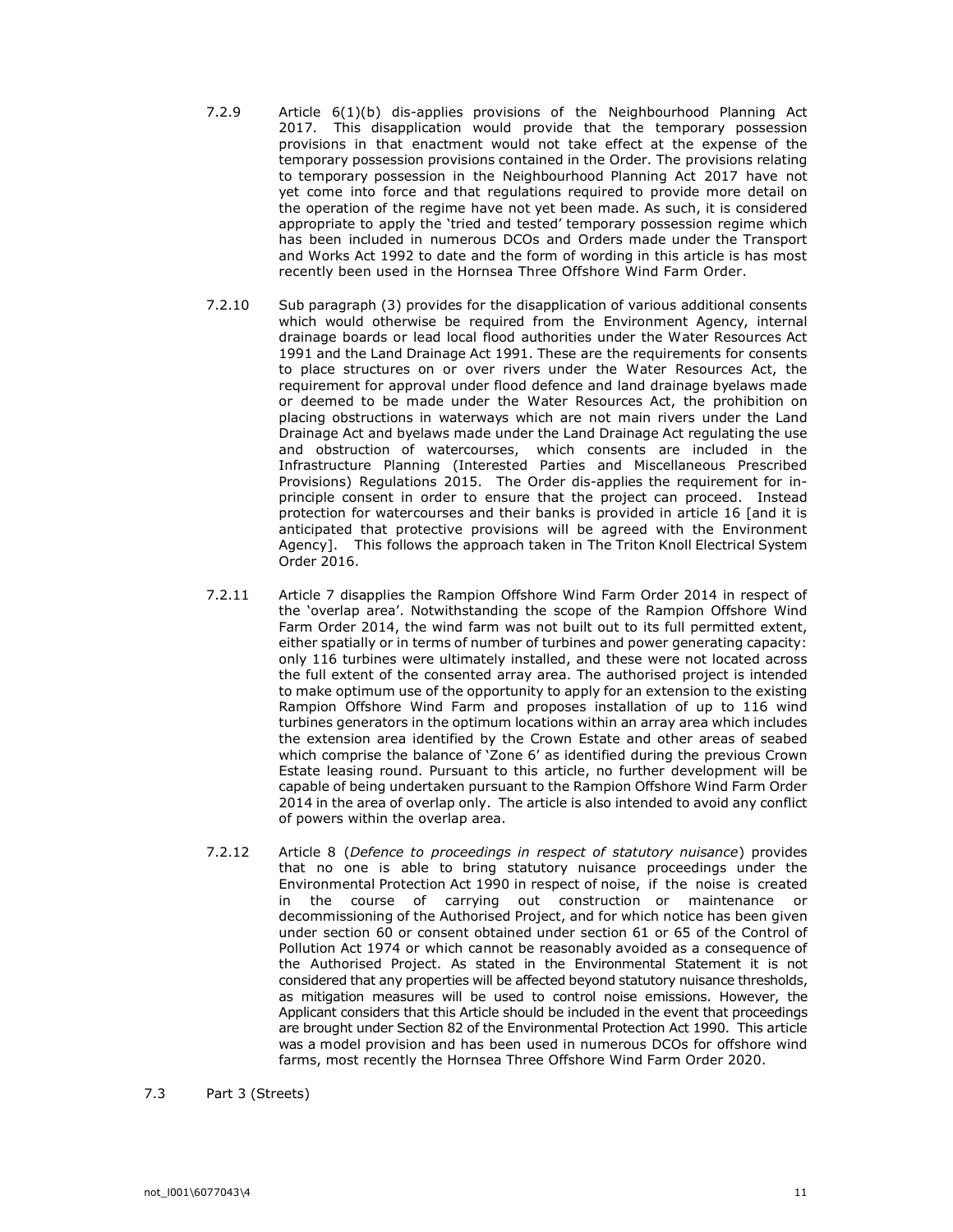- 7.3.1 Article 9 (Street works) authorises the undertaker to carry out various works within the streets specified in Schedule 2 of the Order, which are within the Order limits. The right given by the article is a statutory right for the purposes of 48(3) (streets, street works and undertakers) and 51(1) (prohibition of unauthorised street works) of the New Roads and Street Works Act 1991. The undertaker needs the power to remove or use earth and materials in or under the streets in order to lay the cables for authorised project under the streets.
- 7.3.2 Article 10 (application of the 1991 Act) confirms that a number of the provisions of the New Roads and Street Works Act 1991 apply to the carrying out of street works under article 9 and the temporary stopping up, alteration or temporary diversion of a street under article 11. The relevant provisions are referred to in sub-paragraph 2 of the Article. This approach has been adopted in numerous DCOs for energy generating stations including the Hornsea Three Offshore Wind Farm Order 2020.
- 7.3.3 Article 11 (Temporary stopping up of streets) provides for the temporary stopping up, alteration or diversion of streets for a reasonable time for the purposes of carrying out the authorised development. It follows the approach set out in previous DCOs for offshore wind farms. It includes
	- 7.3.3.1 the additional power in Article 11 given to the Undertaker which allows it to use any street temporarily stopped up as a temporary working site. The Undertaker may not use any street which is referenced in Schedule 3 without first consulting the street authority and any other street without having obtained the consent of the street authority who may attach reasonable conditions;
	- 7.3.3.2 the requirement to consult the street authority in relation to the stopping up, diversion or alteration of a street specified in a Schedule to the Order but no need to obtain its consent. In respect of other streets not specified in a schedule to the Order, there would be a requirement to obtain the consent of the street authority.
- 7.3.4 Article 12 (public rights of way) allows the Undertaker, where it is in connection with the carrying out of the Authorised Project, to temporarily stop up a public right of way where it is specified in Schedule 4 of the Order to the extent stipulated in the same schedule. This article follows the approach adopted in the Hornsea Three Offshore Wind Farm Order 2020. It also provides that where a right of way is to be permanently stopped up, a substitute way must be provided on an alignment agreed with the highway authority and the way must not be stopped up until an alternative has been provided to the reasonable satisfaction of the highway authority.
- 7.3.5 Article 13 (Access to works) was formerly a model provision and permits the undertaker to form new or to improve existing means of access in the locations specified in Schedule 5 of the Order. Other means of access or works can also be provided in other locations reasonably required for the Authorised Project with the approval of the relevant planning authority, in consultation with the highway authority. This is subject to a deemed approval in the absence of a notification from the relevant planning authority within 28 days, and follows the approach accepted in the Hornsea Three Offshore Wind Farm Order 2020.
- 7.3.6 Article 14 (Agreements with street authorities) allows street authorities and the Undertaker to enter into agreements relating to any stopping up, alteration or diversion of a street and the carrying out of any works referred to in Article 9(1). This approach has been adopted in a number of DCOs for offshore wind farms including the Hornsea Three Offshore Wind Farm Order 2020.
- 7.3.7 Article 15 (Power to alter layout etc. of streets) allows for the alteration of the layout of any street for the purposes of construction, operation or maintenance,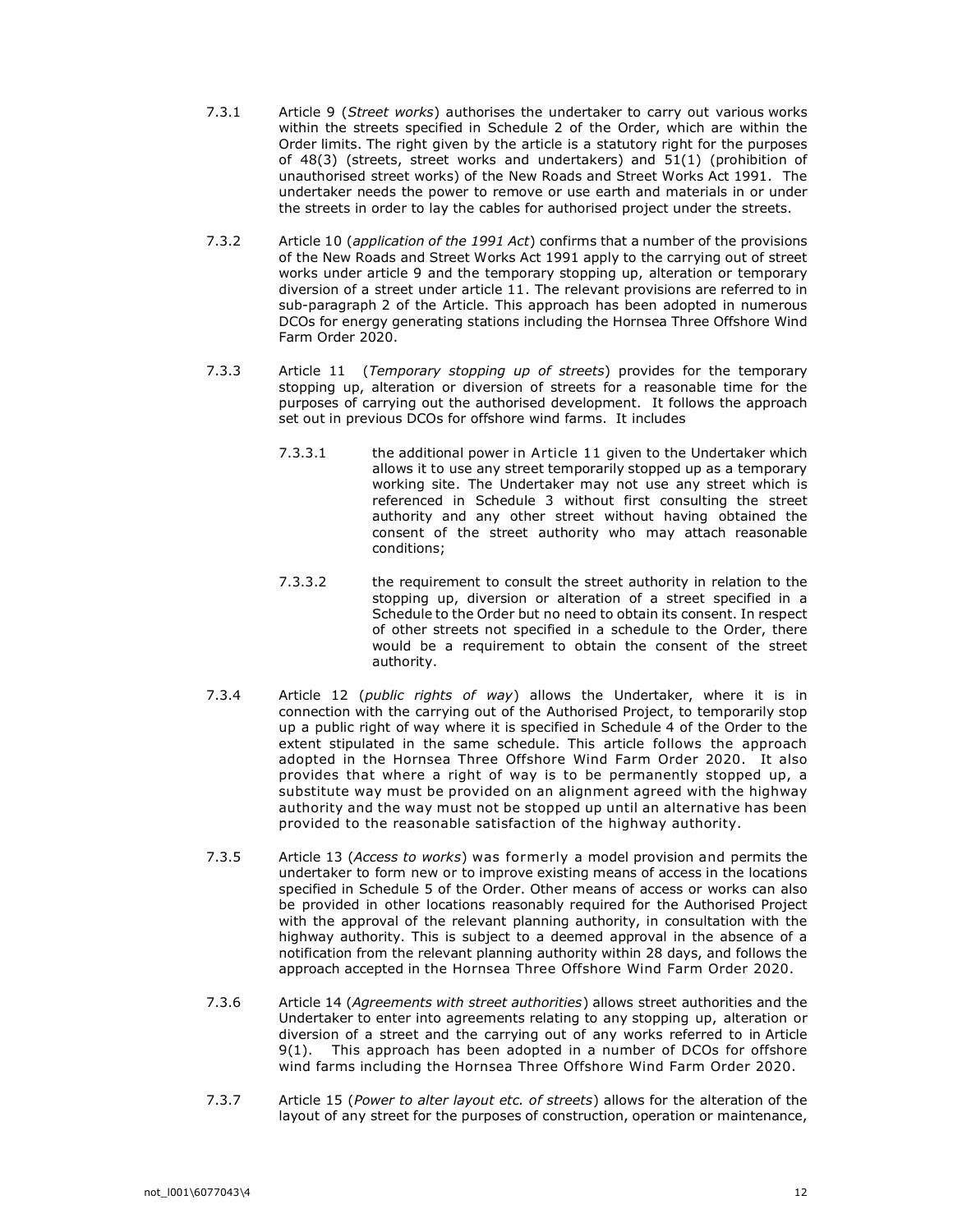subject to obtaining the consent of the street authority, and to the restoration of such streets to the reasonable satisfaction of the street authority. This follows the approach adopted in numerous DCOs including the Hornsea Three Offshore Wind Farm Order 2020.

- 7.4 Part 4 (Supplemental Powers)
	- 7.4.1 Article 16 (Discharge of water) is based on a former model provision and enables the Undertaker to discharge water into any watercourse, public sewer or drain in connection with the construction and maintenance of the Authorised Project with the approval of the owner of the watercourse, public sewer or drain (such approval not to be unreasonably withheld) and subject to certain other conditions. A deemed approval applies if notification is not received within 28 days. The Article has been further modified to provide that the undertaker will have powers to alter watercourses, with the consent of the Environment Agency, the Internal Drainage Board or West Sussex County Council as appropriate in recognition of the disapplication of legislation by article 6.
	- 7.4.2 Article 17 (Protective work to buildings) is based on a former model provision that allows the Undertaker, at its own expense, to carry out protective works to any building within the Order limits. Such protective works can be undertaken at any time before or during the carrying out in the vicinity of the relevant building works forming part of the Authorised Project. Protective works can also be undertaken after the carrying out the of works forming part of the Authorised Project for a period of 5 years from the day on which that part of the Authorised Project first becomes operational.
	- 7.4.3 In addition to the powers to undertake protective works the article includes powers to enter any building and land within its curtilage to survey to determine whether protective works are needed and there are powers to enter adjacent land to carry out any protective works. However there is a requirement, before utilising the powers in the article, to serve notice on owners and occupiers with at least 14 days' notice of the said works. In respect of some of the powers included in the article there is an ability for a counter notice to be served by the land owner/occupier within a period of 10 days from the day on which the notice was served.
	- 7.4.4 The article includes compensation provisions both in relation to the consequences of the protective works being undertaken, but also where protective works are undertaken but they are inadequate to protect the building or land from damage (within a period of 5 years from the date that part of the development is first operational).
	- 7.4.5 The model provision has been modified to provide that section 13 (refusal to give possession to acquiring authority) of the Compulsory Purchase Act 1965 applies to the entry onto, or possession of land under this article to the same extent as it applies to the compulsory acquisition of land under this Order by virtue of section 125 (application of compulsory acquisition provisions) of the 2008 Act. In this context the Article follows the approach adopted in the Hornsea Three Offshore Wind Farm Order 2020.
	- 7.4.6 Article 18 (Authority to survey and investigate the land onshore) is based on a former model provision and allows the Undertaker to survey and investigate land, including bringing equipment onto the land and making trial pits and boreholes. The power is subject to a number of conditions including a requirement for 14 days' notice to be given and is subject to the payment of compensation.
	- 7.4.7 Sub paragraph ( 4) provides that no trial pits or boreholes may be made in land forming part of a railway or land held by or in right of the Crown without the consent of Network Rail or the Crown respectively, and trial holes may not be made in a highway or private street without the consent of the highway or street authority. The deeming provision does not extend to Network Rail or the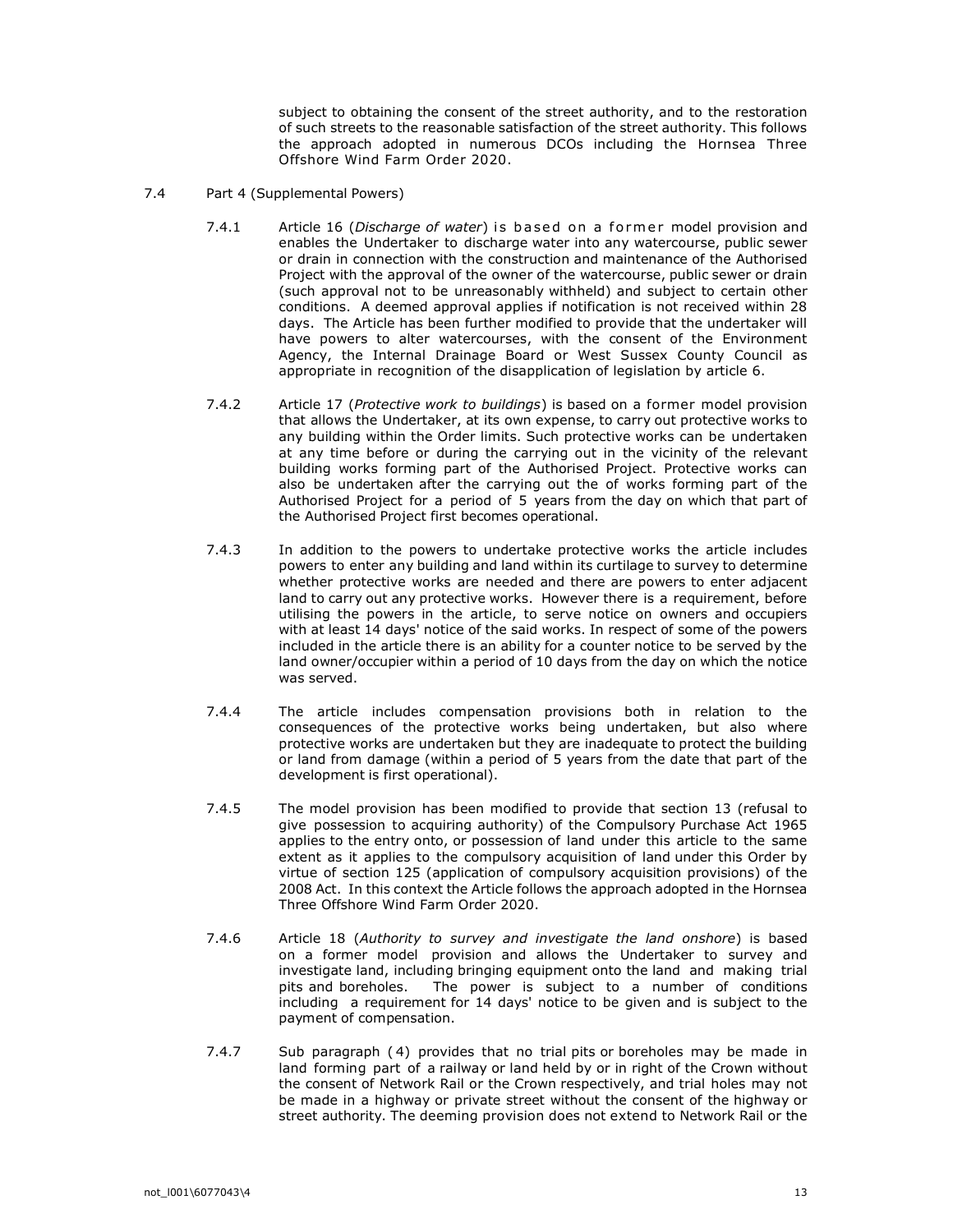Crown. Section 13 (refusal to give possession to acquiring authority) of the Compulsory Purchase Act 1965 will apply in respect of entry onto, or possession of land under the article. This approach follows that adopted in the Hornsea Three Offshore Wind Farm Order 2020 as well as several previous DCOs for energy generating stations.

- 7.4.8 Article 19 (Removal of human remains) enables the undertaker to remove human remains from the Order limits, and provides a process for notification and identification of the human remains as well as their re-internment or cremation. The undertaker would be required to pay the reasonable expenses associated with this process. Whilst it is not anticipated that any human remains will be encountered during construction works, it is possible that human remains could be found within the Order limits. This Article follows the former model provisions, save that the Article applies to the entire Order Limits rather than a defined area.
- 7.4.9 Article 20 (Public rights of navigation) enables the suspension of public rights of navigation where any of the permanent structures (wind turbine generators, meteorological mast or offshore substation) are located, As there will be a physical obstruction in the marine environment there will no practical ability to navigate through these specific locations and the approach to extinguish public rights of navigation formalises this situation. The final locations of structures including WTG foundations and the offshore substations will be submitted for approval under the condition 13 of the Deemed Marine Licence (DML). Implementation of the extinguishment to public rights of navigation fourteen days after giving notice to the SoS, Trinity House, the MMO and the MCA is appropriate to allow construction to commence as soon as reasonable following consultation and approval of the locations of structures under condition 13 of the DML. The MMO, the MCA and Trinity House as the key marine stakeholders for public rights of navigation will have been involved in the process of finalising the design of wind farm in accordance and will therefore already be aware of the locations of these structures. In addition, this notice period is greater than that required for formal notices to mariners and the period required by the UKHO to make all necessary amendments to nautical charts as set out in DML condition 7 (Notifications and inspections). This period has been accepted on other DCOs including Kentish Flats Extension Offshore Wind Farm Order 2013 and Walney Extension Offshore Wind Farm Order 2014.
- 7.4.10 Article 21 (temporary suspension of public access to access land) enables the suspension of public access to specified areas of access land during the construction and maintenance of the authorised project, subject to advance notice being provided and subject to the undertaker keeping the area of land and the period of closure to a minimum. This article follows the approach which was taken and accepted in the Rampion Offshore Wind Farm Order 2014.
- 7.5 Part 5 (Powers of Acquisition)
	- 7.5.1 Article 22 (Compulsory acquisition of land) provides for the compulsory acquisition of such land as is required for the Authorised Project (or to facilitate the Authorised Project or is incidental to the Authorised Project). Article 24 makes consequential provision for the extinguishment of rights in the land in order to ensure that they cannot impact on implementation or use of the Authorised Project. The article broadly follows the former model provision and follows that adopted in the Hornsea Three Offshore Wind Farm Order 2020.
	- 7.5.2 Article 23 (Time limit for exercise of authority to acquire land compulsorily) is a model provision which imposes a time limit of 5 years for the exercise of powers of compulsory acquisition.
	- 7.5.3 Article 24 (Compulsory acquisition of rights and imposition of restrictive covenants) entitles the undertaker to acquire rights over land and impose restrictive covenants which may be compulsorily acquired, including rights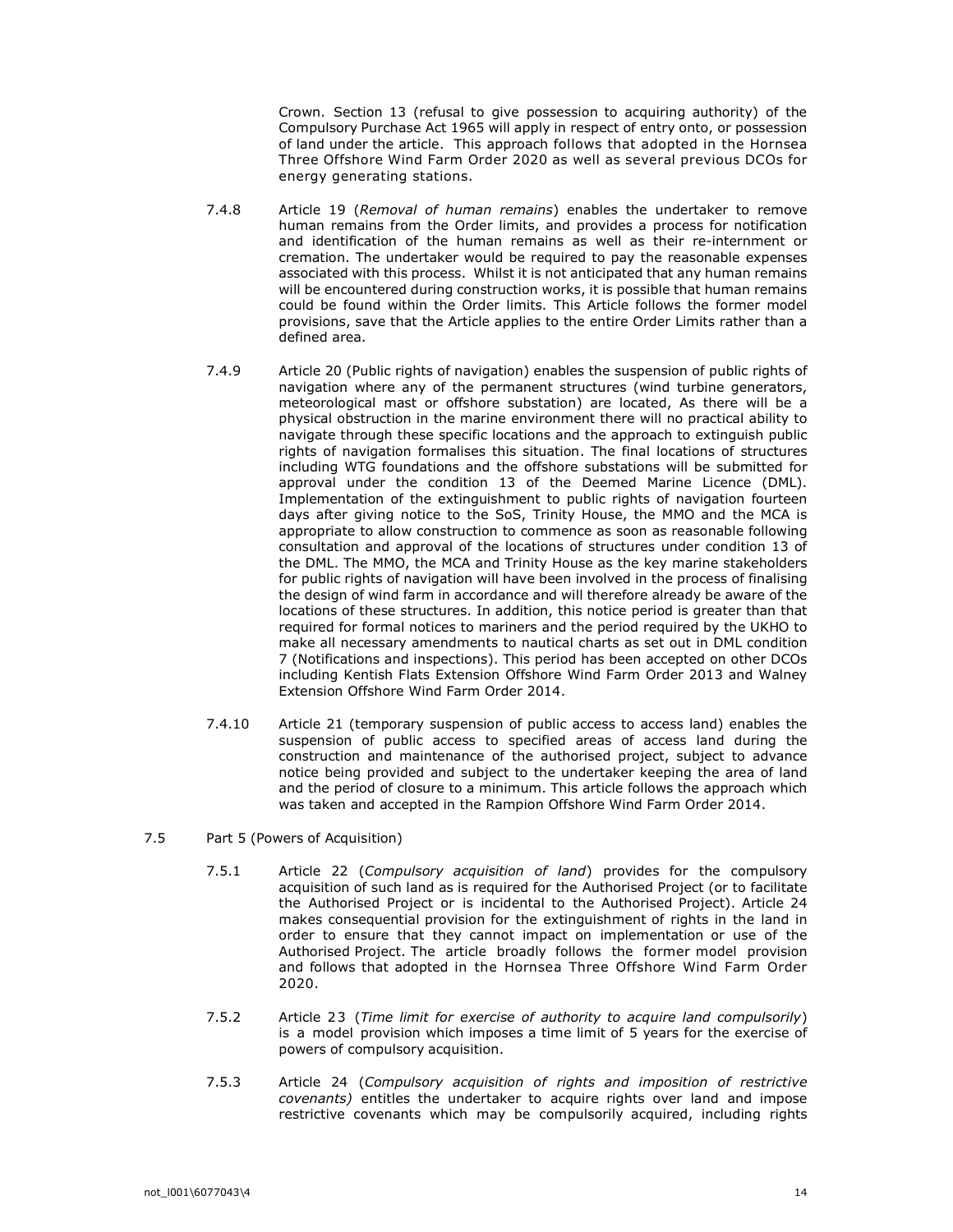already in existence, or to create new rights. The article provides that in respect of the Order land specified in Schedule 7 of the Order the undertaker's powers of acquisition are limited to the purposes specified in that same schedule. The ability to acquire new rights ensures that the undertaker is able to seek a lesser interference with land where this is appropriate (whether in the context of new or existing rights) as the Authorised Project is implemented.

- 7.5.4 Sub paragraphs (5) and (6) provide, where the acquisition of new rights or the imposition of a restriction under the Order is required for a statutory undertaker, the undertaker may, with the consent of the SoS transfer the powers to the statutory undertaker. The approach adopted in the article follows that of the Hornsea Three Offshore Wind Farm Order 2020 and was previously adopted in DCOs for other offshore wind farms.
- 7.5.5 Article 25 (Private rights) is based on a former model provision and has the effect of extinguishing private rights over land where: (1) land is subject to compulsory acquisition under article 22 of the Order; or (2) land is subject to compulsory acquisition of rights or the imposition of restrictive covenants under article 24. The article also suspends private rights for as long as the undertaker is in temporary possession of land under the Order.
- 7.5.6 In sub-paragraph ( 4) reference is made to section 152 of the 2008 Act to make it clear that compensation is payable and that such compensation would be payable under this section of the 2008 Act rather than the Compulsory Purchase Act 1965.
- 7.6 Article 26 (Power to override easements and other rights), this article provides that, by virtue of section 158 of the 2008 Act, in carrying out or using the development authorised by the Order and doing anything else authorised by the Order, the undertaker (or any person deriving title from the undertaker or any contractor, servant or agent of the undertaker) may interfere with any interest or right to which the article applies or breach any restriction as to the use of land arising by virtue of a contract. It also provides that, by virtue of section 152 of the 2008 Act, compensation may be payable under section 10 of the 1965 Act for any such interference or breach.
- 7.7 This is not a model provision, but is added to clarify the position with regard to rights burdening land required for the authorised development. The article has precedent in article 20 of the Brechfa Forest Wind Farm Connection Order 2016.
- 7.8 Article 27 (Application of the Compulsory Purchase (Vesting Declarations) Act 1981) applies the vesting procedures in the Compulsory Purchase (Vesting Declarations) Act 1981 to the exercise of powers of compulsory acquisition pursuant to the Order. It gives the Undertaker the option to acquire land via the process set out under the 1981 Act, rather than the notice to treat procedure. This article has been updated to incorporate and reflect the changes brought about by the Housing and Planning Act 2016.
- 7.9 The article has also been modified to allow the compulsory acquisition of rights and land in favour of a third party such as a statutory undertaker. These provisions are not contained in the Model Provisions but are intended to provide confirmation that the 1981 Act can be used to acquire rights and land on behalf of third parties, without the need to acquire the land in favour of the undertaker and then transfer such land or rights to a third party, thereby causing a delay to any transfers of land or rights to those who are intended to benefit from such acquisition.
- 7.10 Article 28 (Modification of the 2017 Regulations) modifies the Compulsory Purchase of Land (Vesting Declaration) (England) Regulations 2017 to ensure that the interests and rights in land which are intended to benefit a third party, such as a statutory undertaker whose apparatus may be re-located in order to construct the authorised development, will vest in that third party instead of the undertaker, who would otherwise be the acquiring authority in respect of those interests and rights. The amendments to these regulations also confirm the position that notwithstanding references in the 1981 Act and 2017 Regulations to vesting land "in themselves" (i.e., in the Acquiring Authority), land and rights can be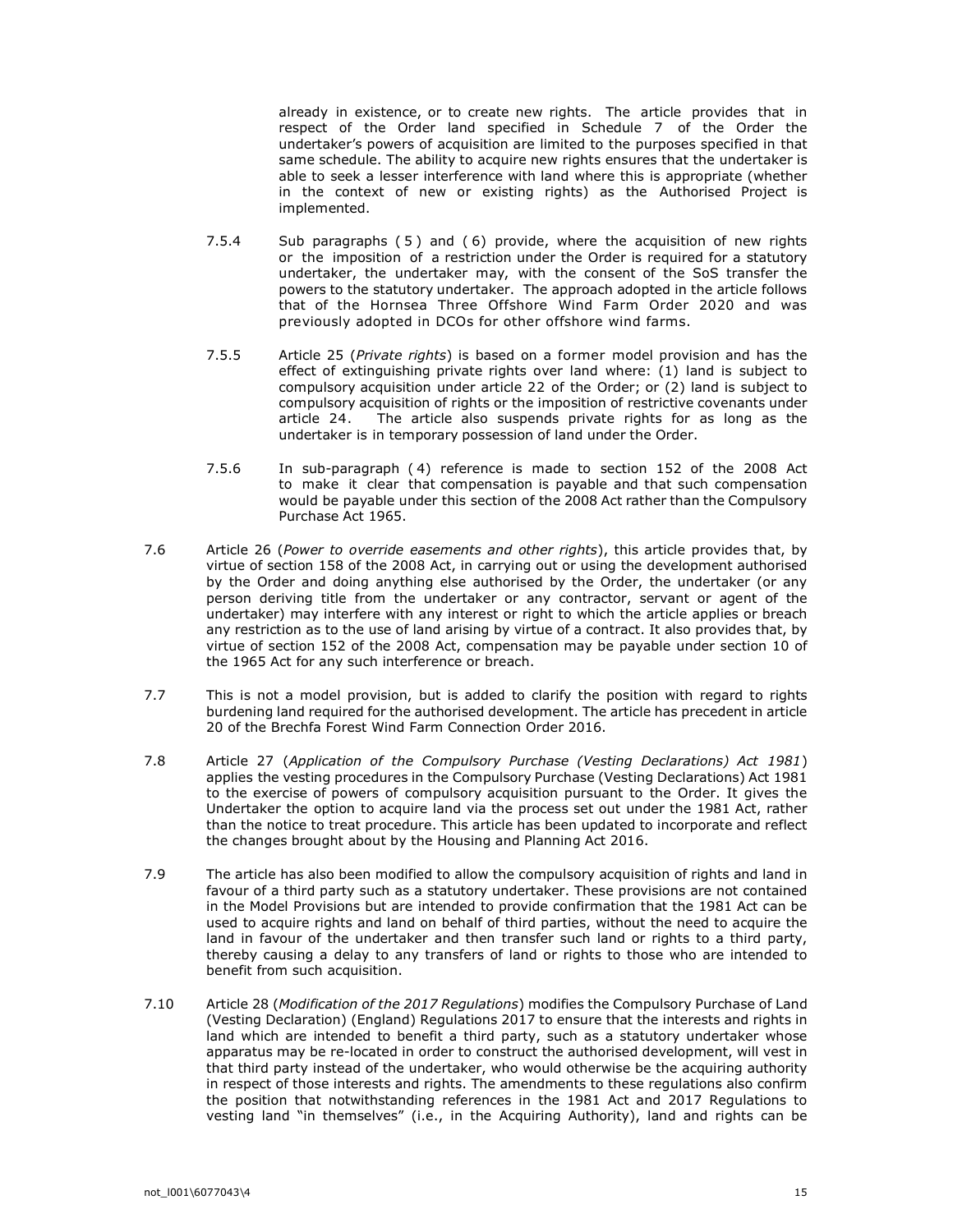acquired by the undertaker in favour of any third party identified directly. This is a drafting change which confirms the ability for the undertaker to acquire such rights and land (where such powers of acquisition are not transferred to another person to acquire rights/land directly), and is not a substantive change to the rights or land sought for permanent acquisition.

- 7.11 Article 29 (Modification of Part 1 of the Compulsory Purchase Act 1965) modifies the provisions Part 1 of the Compulsory Purchase Act 1965 as applied to the Order by section 125 of the 2008 Act. This provision reflects recent changes introduced by the Housing and Planning Act 2016. Paragraphs (1) to (3) amend the provisions of the Compulsory Purchase Act 1965 so they are consistent with the terms of the Order and paragraph (4) makes it clear that the notice periods introduced by the Housing and Planning Act 2016 do not apply to the temporary possession or use of land under articles 3 2 or 33 of this Order. The approach adopted follows that of the Hornsea Three Offshore Wind Farm Order 2020 in addition to previously granted orders for NSIPs.
- 7.12 Article 30 (Acquisition of subsoil only) permits the Undertaker to acquire only the subsoil of land which is to be compulsorily acquired (either pursuant to article 22 or 24), and gives the Undertaker the ability to minimise the extent of interests acquired from owners. This article is appropriate in the context of cables or pipes to be laid underground as part of the Authorised Project, where acquisition of the 'entire' freehold may not be required. This is based on a former model provision.
- 7.13 Article 31 (Rights under or over streets) is a former model provision which allows the Undertaker to enter on and appropriate interests within streets where required for the purpose of the Authorised Project without being required to acquire that land. Provision is made for the payment of compensation in certain circumstances.
- 7.14 Article 32 (Temporary use of land for carrying out the authorised development) allows two categories of land to be temporarily used for the carrying out of the Authorised Project. These are:
	- 7.14.1 The land specified in Schedule 9 of the Order for the purposes specified in that Schedule;
	- 7.14.2 Any other land within the Order limits land where no notice of entry or general vesting declaration has been served.
- 7.15 In addition to the ability to enter on and take temporary possession of Order land Article  $32(1)(b)$ -(g) stipulate various activities that can be undertaken pursuant to the Article. This list has been modified from the former model provision to include project specific activities and follows the approach adopted in the Hornsea Three Offshore Wind Farm Order 2020.
- 7.16 Sub-paragraph 10 provides that the Undertaker may not compulsorily acquire any of the land specified in Schedule 9 , except that the Undertaker may acquire new rights or impose new restrictive covenants where that land is also specified in Schedule 7 of the Order and it may acquire rights in the subsoil.
- 7.17 There is a limit on the length of time that the Undertaker can use land under this article: being a period of 1 year beginning on the day of completion of that part of the Authorised Project, unless the Undertaker has already served a notice to treat or general vesting declaration.
- 7.18 In addition the article includes several other components, including:
	- 7.18.1 the Undertaker must provide at least 14 days' notice to the relevant owner/occupiers' before entering the land;
	- 7.18.2 before giving up occupation of land the Undertaker must remove the temporary works and restore the land to the reasonable satisfaction of the owner save that certain operations are not required to be removed; and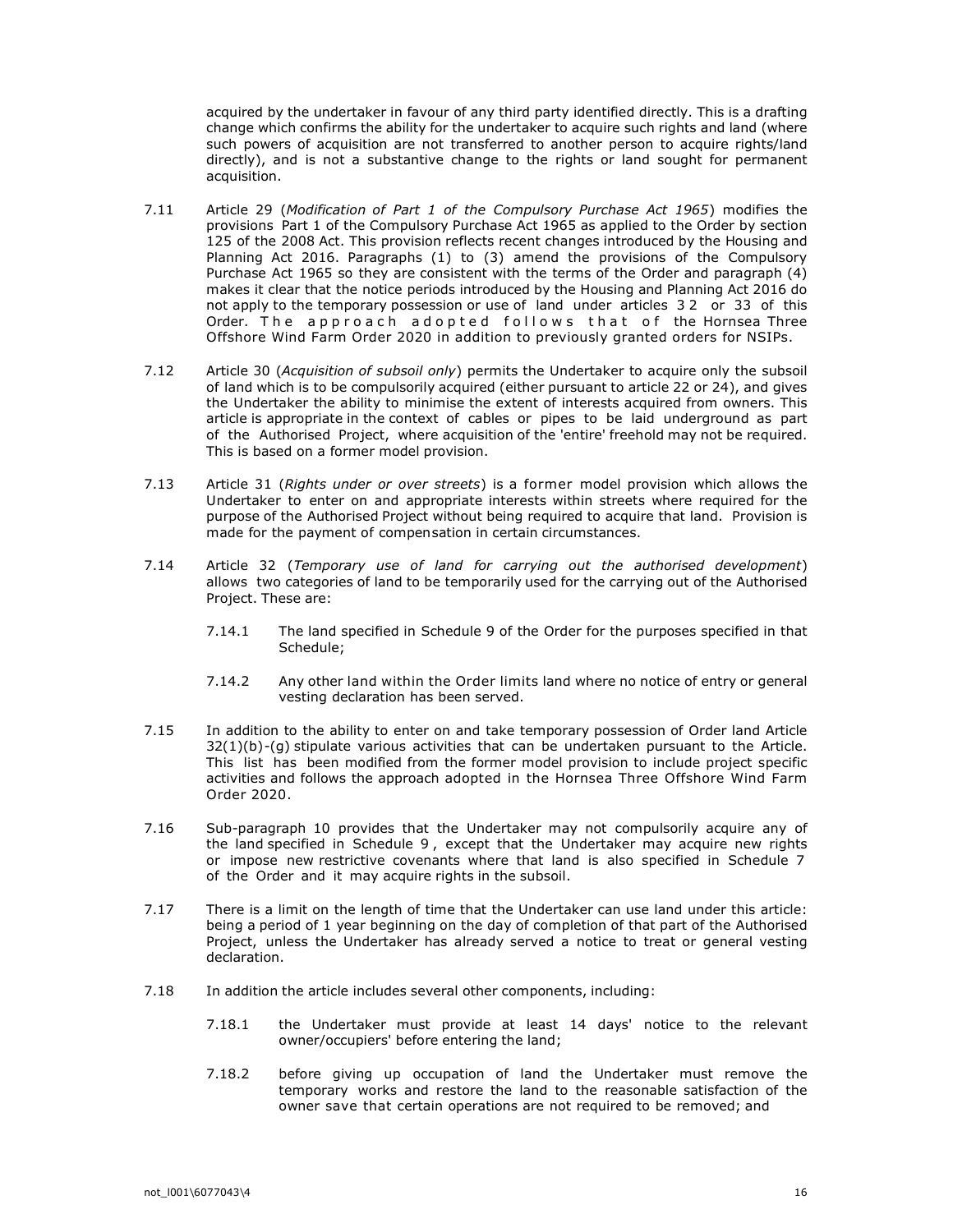- 7.18.3 compensation provisions are included to compensate owner/occupiers' affected by their land being temporarily used for carrying out the Authorised Project.
- 7.19 The article follows the approach adopted in the Hornsea Three Offshore Wind Farm Order 2020.
- 7.20 A similar provision is made in article 33 (Temporary use of land for maintaining the authorised project) for the temporary use of land for maintenance of the Authorised Project. The maintenance period in which the power can be exercised is beginning with the date on which a phase of the Authorised Project first exports electricity to the national electricity transmission network. The article is a former model provision and allows an Undertaker to take temporary possession of land within the Order limits if it is reasonably required to maintain the Authorised Project, and also allows temporary works and buildings to be constructed if reasonably necessary. The power is limited and cannot be exercised in respect of a house, garden or any other building where it is occupied.
- 7.21 The article requires the Undertaker to provide at least 28 days' notice to the relevant owner/occupiers' before taking temporary possession, and it may only retain possession for as long as is reasonably necessary to carry out the maintenance. When returning the land after the temporary possession the Undertaker must remove temporary works and restore the land to the reasonable satisfaction of the owners. Compensation provisions are included.
- 7.22 Article 34 (Incorporation of the mineral code) provides for the incorporation of Parts 2 and 3 of Schedule 2 to the Acquisition of Land Act 1981 to be incorporated in to the Order to exclude its application to mines under the Order limits.
- 7.23 Article 35 (Statutory undertakers) is based on the former model provision which has been used in numerous previous Orders for offshore wind farms and provides for the acquisition of land belonging to statutory undertakers that is identified in the Book of Reference (Application Document Ref. xx). This includes a power to move the apparatus of those statutory undertakers and to extinguish their rights. This article is subject to the protective provisions (see article 51 below) included at Schedule 10 of the Order.
- 7.24 Article 36 (Apparatus and rights of statutory undertakers in stopped up streets) governs what happens to statutory undertakers' apparatus (e.g. pipes, cables) under streets that are stopped up by the Order. Without the article, the statutory undertaker would not have access to the apparatus, since there will no longer be a right of way along the street. Under paragraph (2), the statutory undertaker may remove, relocate or replace any affected apparatus of its own volition, or must do so if it is reasonably requested by the undertaker. Under paragraph (3), the statutory undertaker would receive compensation from the undertaker for any relocation works and associated costs. Paragraphs (4) and (5) discount from this compensation the cost associated with a higher specification in the replacement apparatus. Paragraph (6) discounts from this compensation the increase in value to the statutory undertaker for having new rather than old (i.e., older than 7½ years) apparatus. Paragraph (7) provides that where statutory undertakers are affected by a stopping up in relation to those parts of the Project that constitute "major bridge works", "major transport works" or "major highways works", as defined in the 1991 Act, the cost sharing provisions under that Act will apply instead of the compensation provision in this article. This article is a standard provision for DCOs (see, for example, article 36 of the A30 Chiverton to Carland Cross Development Consent Order 2020).
- 7.25 Article 37 (Recovery of costs of new connections) provides that persons who have to create a new connection following the exercise of powers under article 35 may recover the costs of new connections from the Undertaker and follows the wording of a former model provision used in numerous orders for offshore wind farms.
- 7.26 Article 38 (Special Category Land) applies to land to which section 131 of the 2008 Act applies: an order granting development consent is subject to Special Parliamentary Procedure when it authorises compulsory acquisition of land comprising a common, open space or fuel or field garden allotment unless the Secretary of State is satisfied that certain tests under section 131(3) are met. These tests include that the Secretary of State is satisfied that the use of the land when burdened by the new rights is no less advantageous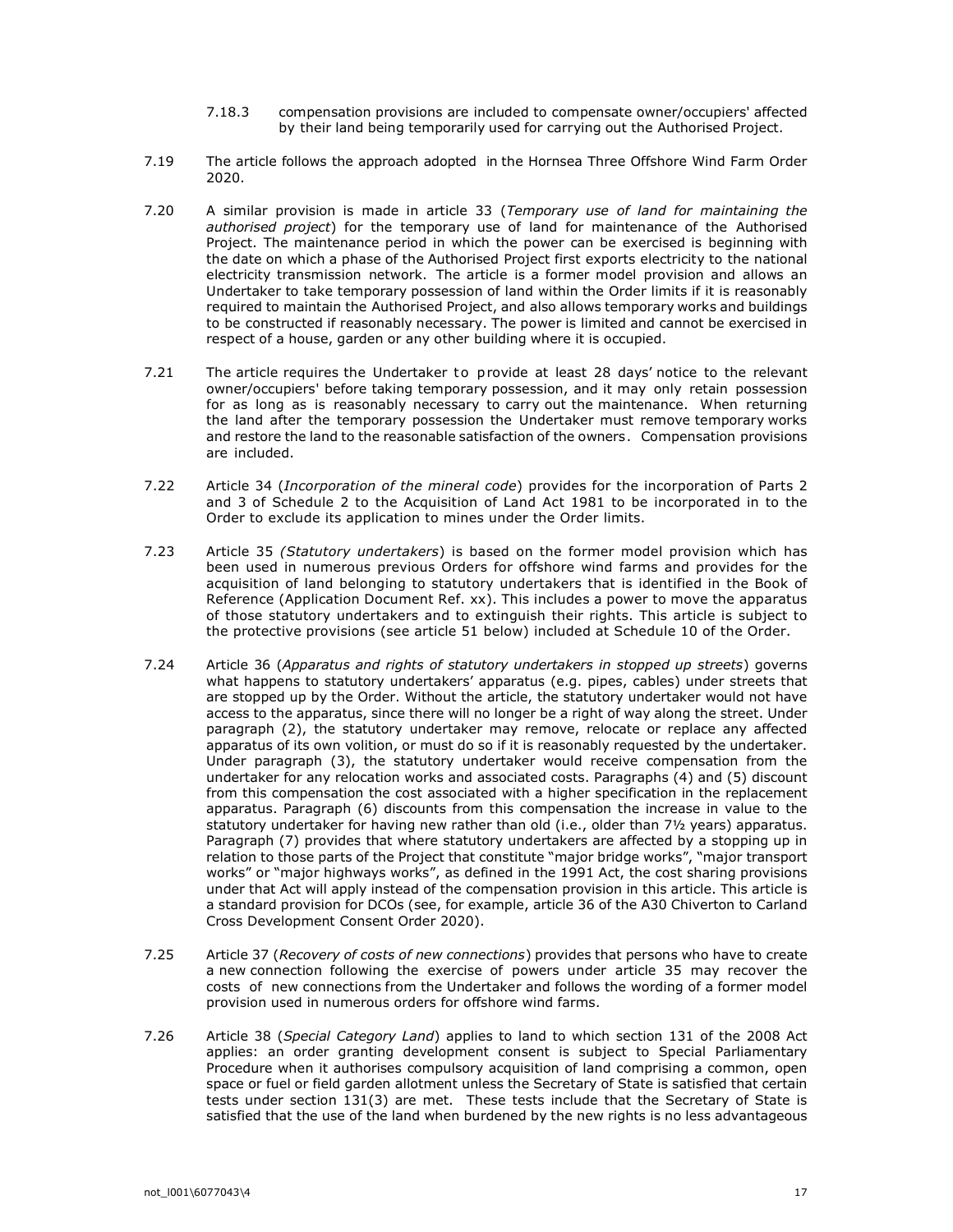than it was beforehand. The Applicant submits that this is the case, for the reasons set out in the Statement of Reasons (Application Document reference xx).

7.27 The land specified in article 38 is therefore proposed to be released from all rights, trusts and incidents to which that land was previously subject without the requirement to provide replacement land in accordance with section 131(4) of the 2008 Act.

## 8. Part 6 (Operations)

- 8.1 Article 39 (Operation of generating station) permits the operation and use of the offshore wind turbine generating station comprised in the Authorised Project. Article 37(2) specifically preserves the need for the undertaker to obtain any other operational consent that may be needed, in addition to the Order.
- 8.2 Article 40 (deemed marine licences under the 2009 Act) grants the deemed marine licences included in schedule 11 (deemed generator assets marine licence) and schedule 12 (deemed transmission assets marine licence). The deemed consent is provided for under 149A of the 2008 Act and under section 65 of the Marine and Coastal Access Act 2009, the successor provision to section 34 of the Coast Protection Act 1949.

### 9. Part 7 (Miscellaneous and general)

- 9.1 Article 41 (Application of landlord and tenant law) is based on a former model provision which would override landlord and tenant law so far as it would prejudice the operation of any agreement for leasing the whole of the Authorised Project or the right to operate the same or any agreement entered into by the Undertaker for the construction, maintenance, use or operation of the Authorised Project.
- 9.2 Article 42 (Operational land for purposes of the 1990 Act) is based on a former model provision which has the effect of ensuring that the land on which the Authorised Project is constructed will be "operational land" under section 263 of the 1990 Act.
- 9.3 Article 43 (Felling or lopping of trees and removal of hedgerows) provides that the Undertaker may fell or lop or cut back the roots of any tree which is not subject to a tree preservation order or shrub to prevent it obstructing or interfering with the onshore site preparation works, construction, maintenance or operation of the Authorised Project. Compensation is provided for if loss or damage is caused. The article is consistent with the model provision, except the Undertaker has further limited the power so that it does not apply to trees subject to a tree preservation order which are subject to article 42 (Trees subject to a tree preservation order). The article follows the approach adopted in the Hornsea Three Offshore Wind Farm Order 2020.
- 9.4 Article 44 (trees subject to tree preservation orders) provides that the Undertaker may fell or lop or cut back the roots of any tree which is subject to a tree preservation order or shrub to prevent it obstructing or interfering with onshore site preparation works, the construction, maintenance or operation of the Authorised Project. This applies to a tree subject to a tree preservation order made before or after the date of the Order. The article also authorises removal of hedgerows within the Order limits as identified in Schedule 13. Compensation is provided for if loss or damage is caused. The article follows the approach adopted in the Hornsea Three Offshore Wind Farm Order 2020.
- 9.5 Article 45 (Abatement of works abandoned or decayed) This article is intended to make sure that the Undertaker will not abandon or allow to fall into decay Work Nos 1 to 4 . It provides a power which enables the SoS, following consultation with the Undertaker, to serve notice on the Undertaker requiring it, at its own expense, to remove or restore those works. Section 105 of the Energy Act 2004 makes provision for the SoS being able to serve notice on the Undertaker requiring it to submit a decommissioning programme for approval. The provisions of this article do not cut across this statutory provision but supplement it and follow the approach adopted in the Hornsea Three Offshore Wind Farm Order 2020.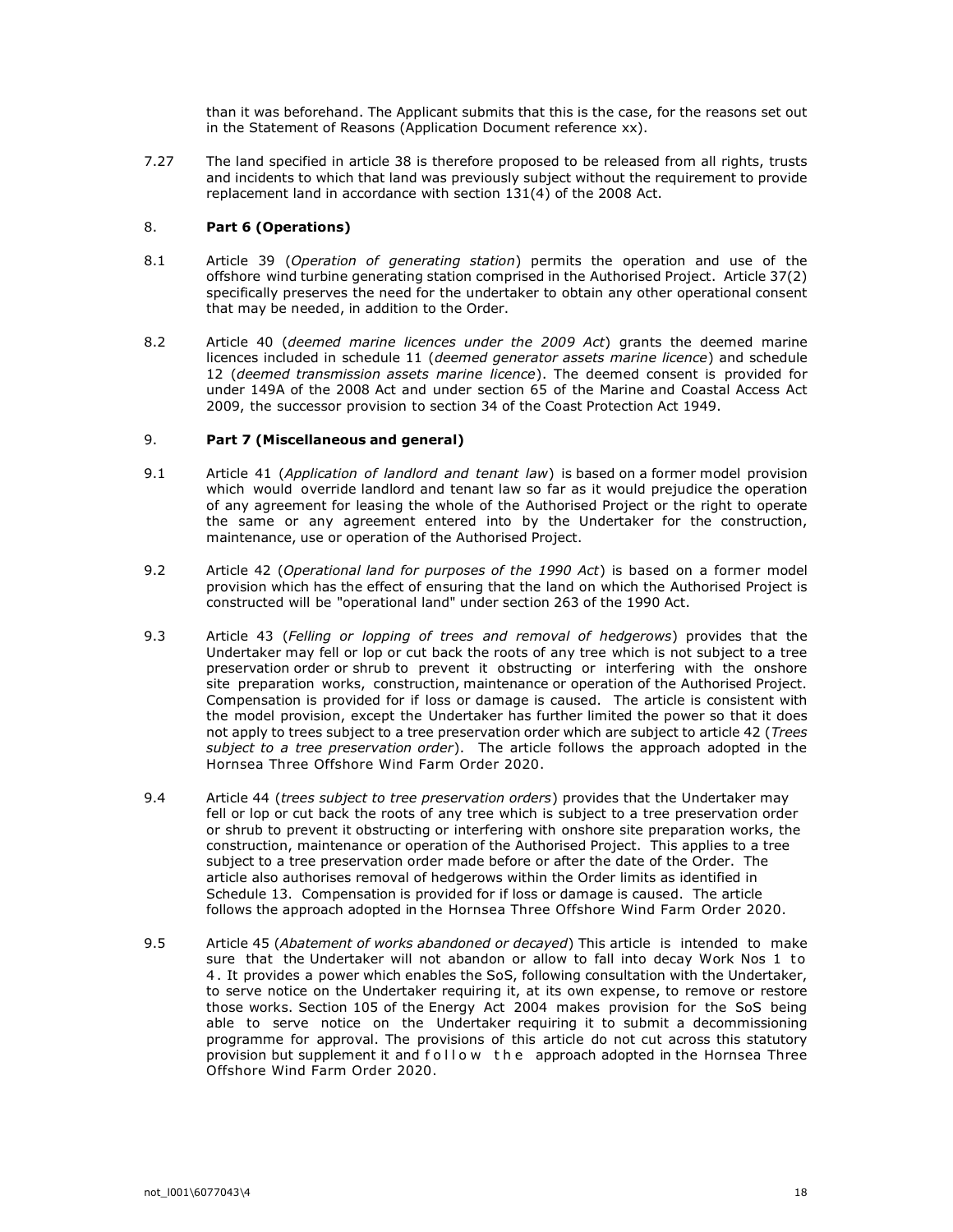- 9.6 Article 46 provides a procedure for securing approvals under the terms of the Order. The details of the procedure are set out in Schedule 14 and follow the approach recommended in Planning Inspectorate Advice Note fifteen: Drafting Development Consent Orders and its annex.
- 9.7 Article 47 (Arbitration) provides a procedure for arbitration in respect of any differences arising under the Order which follows the approach adopted in both the Hornsea Three Offshore Wind Farm Order 2020. The process provides certainty to all parties. It applies Schedule 15 of the Order and provides for the process set out therein to be applied to differences under the Order unless another means of resolving a dispute is provided for in the Order. The arbitrator will be appointed by the parties within 14 days of receipt of a notice of arbitration or failing agreement within this time period then by the SoS following application by one of the parties. If the SoS fail to make an appointment within 14 days of referral the referring party may refer to the Centre for Effective Dispute Resolution for appointment of an arbitrator. Where the referral to arbitration relates to a difference with the SoS and the parties cannot agree an arbitrator then either party may refer the matters to the Centre for Effective Dispute Resolution for appointment of an arbitrator. It expressly excludes any matter that requires the approval of the SoS or the MMO.
- 9.8 Article 48 (Saving provisions for Trinity House) is a model provision for harbours and is commonly used in DCOs for offshore wind farm turbine generating stations to provide protection to Trinity House in relation to its statutory functions.
- 9.9 Article 49 (Crown rights) reflects the terms of section 135 of the 2008 Act and has been used in a number of previous orders for NSIPs including the Hornsea Three Offshore Wind Farm Order 2020. The intention is to protect the Crown in respect of its land and interests, both where it holds the land and where it is held by another person (such as a government department). In particular it provides that nothing in the Order authorises the undertaker (or licensee of the undertaker) to interfere with any land or rights in that land as follows:
	- 9.9.1 Where that interests belongs to Her Majesty in right of the Crown and forms part of the Crown Estate without the consent in writing of the Crown Estate Commissioners;
	- 9.9.2 Where it belongs to Her Majesty in right of the Crown, but does not form part of the Crown Estate without the consent in writing of the government department that is managing that land; or
	- 9.9.3 Where it belongs to a government department or is held in trust for Her Majesty for the purposes of a government department without the consent of that government department.
- 9.10 Sub-paragraph ( 2) provides that the prohibition in sub-paragraph ( 1) of the article does not apply where it is proposed to compulsory acquire an interest in Crown land which is held by a person which is not Her Majesty in right of the Crown or it is not being held on the Crown's behalf, provided consent is provided in writing by the appropriate Crown authority.
- 9.11 Article 50 (Certification of plans and documents, etc.) is based on a former model provision which requires the submission of various documents referred to in the Order for certification as true copies.
- 9.12 Article 51 (Protective provisions) introduces Schedule 9 to the Order which protects the interests of certain statutory undertakers, to have effect; this Schedule is also referred to in article 34 above in relation to the apparatus of statutory undertakers.
- 9.13 Article 52 (Funding) provides that the Undertaker may not exercise a number of powers prior to it putting into place a guarantee equal to liabilities upon the Undertaker to pay compensation under the relevant provisions (such sum to be approved by the SoS) or an alternative form of security approved by the SoS for a period of 15 years.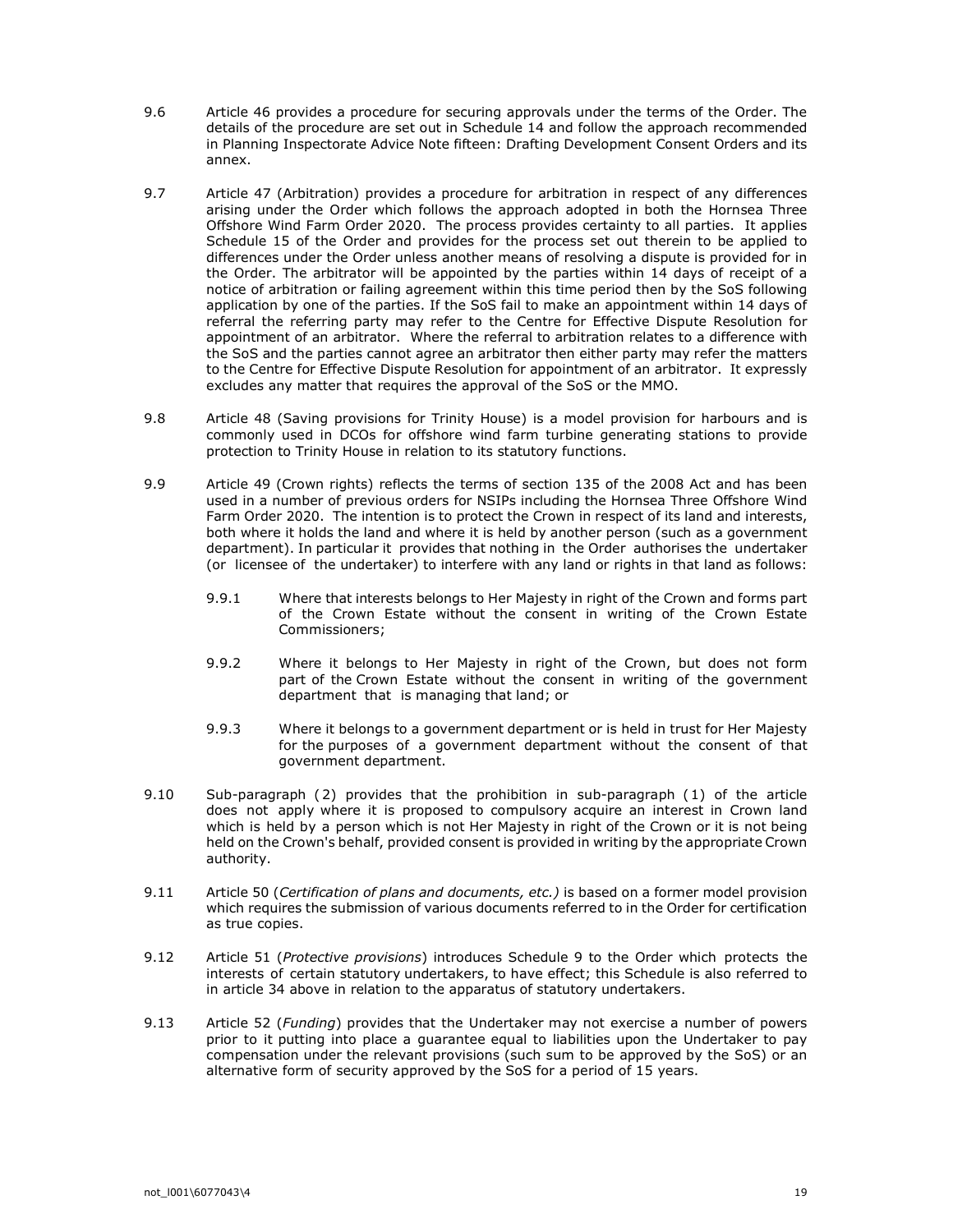- 9.14 Article 53 (No double recovery) prevents compensation being payable in respect of the same matter both under the Order and under any other enactment, contract or rule of law
- 9.15 Article 54 (Disregard of certain improvements, etc.) provides for the Lands Chamber of the Upper Tribunal to disregard certain interests in and enhancements to the value of land for the purposes of assessing compensation with respect to its compulsory acquisition where the creation of the interest or the making of the enhancement was designed with a view to obtaining compensation or increased compensation. It complies with section 126 of the 2008 Act as it does not have the effect of modifying or excluding the application of an existing provision relating to compulsory purchase compensation. The article has precedent in the Thames Water Utilities Limited (Thames Tideway Tunnel) Order 2014 (article 37), the River Humber Gas Pipeline Replacement Order 2016 (article 29) and the Lake Lothing (Lowestoft) Third Crossing Order 2020 (article 38). The wording of this article mirrors section 4 (assessment of compensation) of the Acquisition of Land Act 1981 (in this paragraph "the 1981 Act"). It is necessary to specifically apply the effect of section 4 of the 1981 Act in the Order. This is because the 1981 Act only applies to a compulsory purchase to which any other statutory instrument has applied its provisions and neither the 2008 Act, nor standard Order provisions, apply these. Sections 120(3) and 120(5)(a) and Schedule 5 (by virtue of section 120(3)) of the 2008 Act allow the application in a DCO of statutory provisions which relate to the payment of compensation
- 9.16 Article 55 (Set off for enhancement in value of retained land) provides that, in assessing the compensation payable to any person in respect of the acquisition of any land, the Tribunal shall set off against the value of the land any increase in value of any contiguous or adjacent land belonging to that person arising out of construction of the authorised development. This article complies with section 126(2) of the 2008 Act as it does not have the effect of modifying the application of an existing provision relating to compulsory purchase compensation. The article has precedent in the Thames Water Utilities Limited (Thames Tideway Tunnel) Order 2014 (article 38) and the Lake Lothing (Lowestoft) Third Crossing Order 2020 (article 39), and orders under the Transport and Works Act 1992 such as the London Underground (Northern Line Extension) Order 2014 (article 33) and the Midland Metro (Wolverhampton City Centre Extension) Order 2016 (article 36). The principle in this article is established in section 7 of the Land Compensation Act 1961 (effect of certain actual or prospective development of adjacent land in same ownership), which needs to be applied. Sections 120(3) and 120(5)(a) and Schedule 5 (by virtue of section 120(3)) of the 2008 Act allow the application in a DCO of statutory provisions which relate to the payment of compensation
- 9.17 Article 56 (Service of notices) makes provision as to the service of notices or other documents for the purposes of the Order.

## 10. Schedules

- 10.1 Schedule 1 describes the authorised project in detail, split into the authorised development which comprises work numbers', each of which represents different elements of the authorised development, in respect of which the schedule also describes associated development and ancillary development. This split of the authorised Project between different work numbers enables the Order to refer to different parts of the Authorised Project by citing the relevant work number.
	- 10.1.1 The works set out in Schedule 1 to the Order are explained in paragraph 4.10 above.
	- 10.1.2 Part 3 of Schedule 1 sets out the requirements which apply to the carrying out of and operation of the Authorised Project under the Order. The requirements closely relate to the mitigation set out in the ES (Application Document Ref. xx) and the commitments register (Application Document xx).
	- 10.1.3 Many of the requirements require submission of details for approval to the Relevant Planning Authorities and some include for specific approval from the South Downs National Park Authority. Those requirements are drafted with a view to enabling the Undertaker to obtain approval for part of the Authorised Project and not require it to discharge the requirement for the whole of the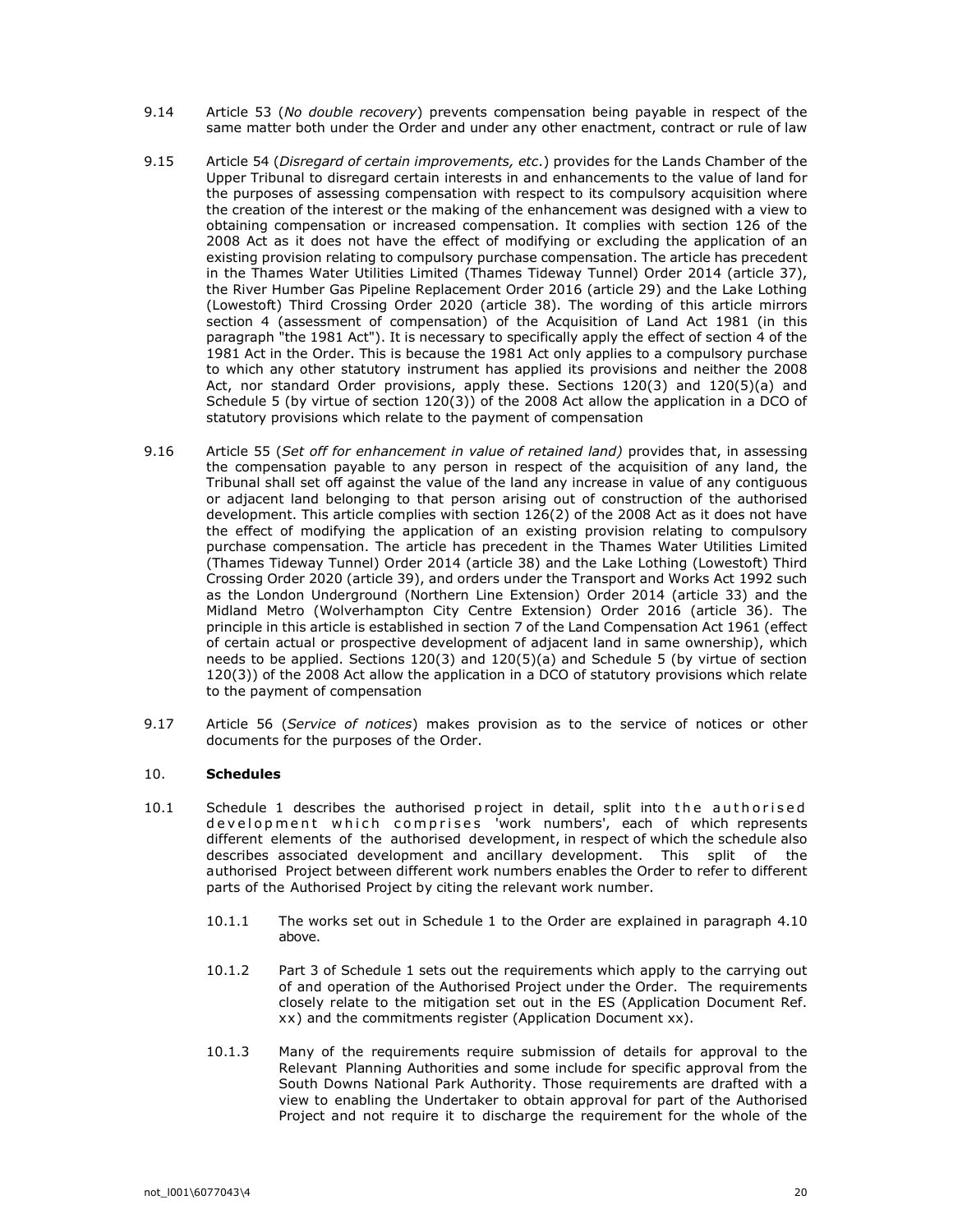Authorised Project where this approach has been taken. This approach permits an appropriately flexible approach to the discharge of requirements by the Undertaker. This provides an appropriate balance between development not starting until details are approved, and allowing other parts of the Authorised Project (where details are already approved) to be constructed.

- 10.1.4 Many of the requirements provide for a document (such as details, a method statement, a plan, a programme or scheme) specifying how the undertaker will construct, operate or maintain the Authorised Project to be submitted for approval to the Relevant Planning Authorities (and South Downs National Park Authority where relevant). The model provisions have been adapted throughout to provide that it is for the Relevant Planning Authorities to approve the relevant document rather than the Planning Inspectorate (in place of the Infrastructure Planning Commission).
- 10.1.5 Where consultation is required under the draft Order it is, in each case, the Relevant Planning Authority's duty to carry it out before approving a document submitted to it (rather than this being the undertaker's duty before submitting the document. Where it is considered that it would be particularly relevant for the Relevant Planning Authority to consult a third party, that third party has been named within the relevant requirement.
- 10.1.6 In all cases where a scheme or plan is to be submitted for approval to an approving authority there is a requirement for the Undertaker to implement the approved scheme or plan.
- 10.1.7 The approach to the Requirements has been followed in a number of orders for NSIPs including the Hornsea Three Offshore Wind Farm Order 2020.
- 10.1.8 Requirement 1: Commencement of the authorised project This requirement is based upon the model provisions.
- 10.1.9 Requirements 2 to 4: Detailed offshore design parameters These requirements set out the detailed design parameters within which the Authorised Project must be constructed. The relevant design parameters are shown in the table included at Appendix 1. In summary the design parameters are as follows:
	- 10.1.9.1 Requirement 2 sets out the maximum design parameters for the wind turbine generators, and identifies a marine cable link area where no wind turbine generators are to be constructed;
	- 10.1.9.2 Requirement 3 sets out the maximum design parameters for the offshore substations;
	- 10.1.9.3 Requirement 4 sets out the maximum scour protection for offshore installations;
- 10.1.10 Requirement 5 stipulates the maximum number of cables and stipulates the maximum length of the cables compromised in Work Nos. 1to 3. Further it sets out that the total area and volume of cable protection. The total number of cable crossings is limited to 4, unless agreed otherwise with the MMO.
- 10.1.11 Requirement 6 confirms that Works numbered 4 and 7 will be installed by horizontal directional drilling in accordance with the assessment in the environmental impact assessment and reported in the Environmental Statement. It also confirms that in all other locations along the cable corridor the cable will be installed underground.
- 10.1.12 Requirement 7: Onshore design parameters, confirms the parameters for the landfall construction compound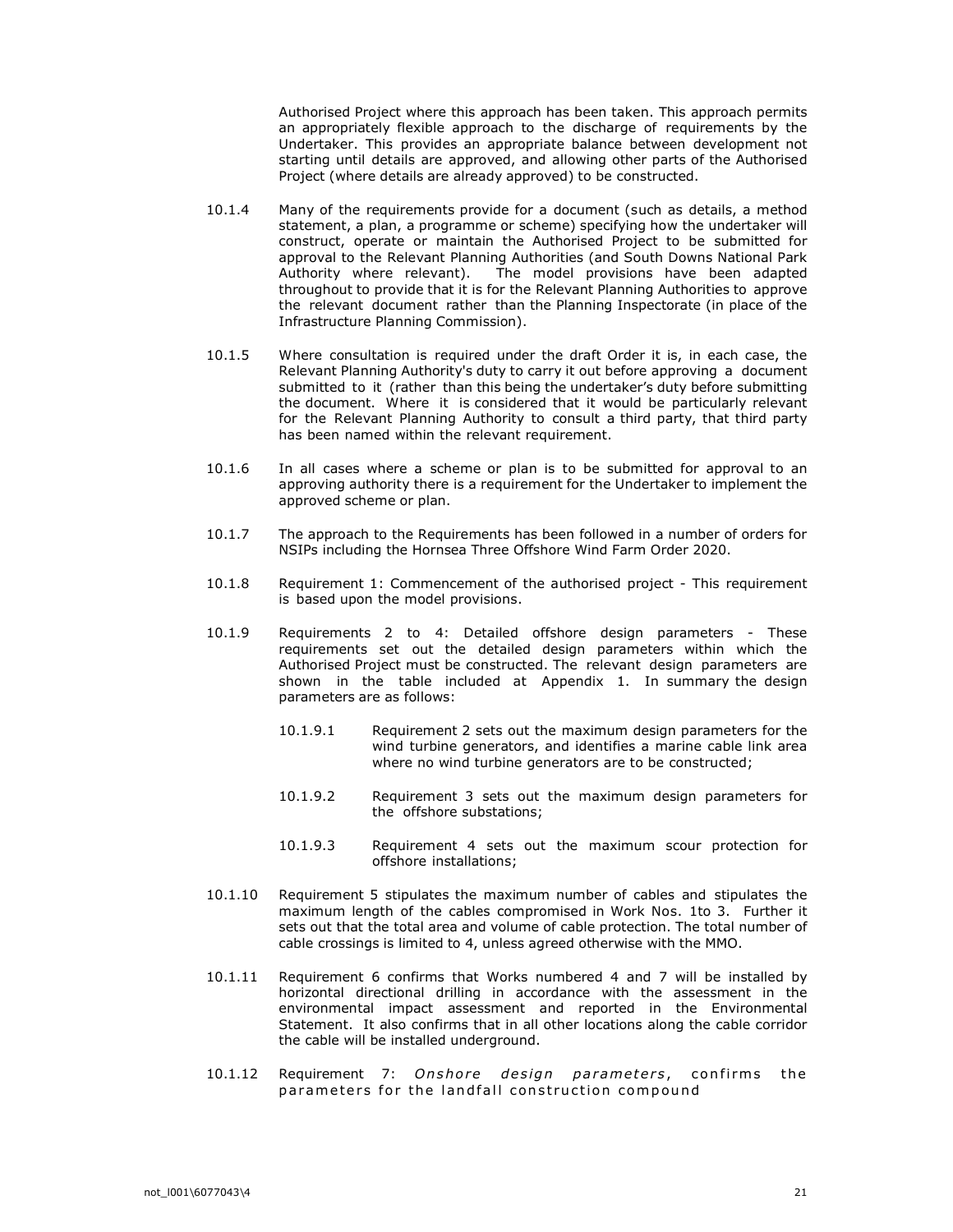- 10.1.13 Requirement 8: Detailed design approval onshore This requirement provides that the Undertaker must obtain approval from the Relevant Planning Authority for the details of:
	- 10.1.13.1 the layout;
	- 10.1.13.2 scale;
	- 10.1.13.3 proposed finished ground levels;
	- 10.1.13.4 external appearance;

prior to the commencement of the connection works in Work No.11A The details submitted must be in accordance with design and access statement.

- 10.1.14 Requirement 9: Programme of Works This requirement secures the submission and approval of a programme of works, identifying stages for construction of the authorised project within the onshore Order limits. Following approval of this programme, the various of the requirements may be discharged in relation to the discrete stages as approved.
- 10.1.15 Requirements 10 to 12: Provision of landscaping and implementation and maintenance of landscaping - The Undertaker is required, before it commences any phase of the connection works, to submit a written landscape management plan and associated works programme which accords with the outline landscape plan and outline ecological management plan for approval to the Relevant Planning Authority in consultation with the relevant SNCBs and the Historic Buildings and Monuments Commission for England and to the South Downs National Park Authority when the works are to be undertaken within the National Park. The requirement stipulates what matters must be included in the landscape management plan. All landscaping works are required to be carried out in accordance with the approved documents and the relevant recommendations of appropriate British Standard. If any tree or shrub which is planted is, within the period of five years following planting, removed by the undertaker, dies or becomes damaged or diseased then it must be replaced in the first available planting season with a specimen of the same species and size.
- 10.1.16 Requirements 13 and 14: *Ecological management plan –* An ecological plan, which is in accordance with the outline ecological management plan, is required to be approved for each phase of the connection works prior to that phase commencing. The ecological management plan is to be approved by the Relevant Planning Authority, but also in consultation with the relevant SNCB and the Environment Agency, and by the South Downs National Park Authority in respect of stages within the National Park. The onshore site preparation works may not commence until a written ecological management plan for those works, in accordance with the outline ecological management plan, has been approved by the relevant planning authority in consultation with the relevant SNCBs or the South Downs National Park Authority.
- 10.1.17 Requirements 15 and 16: Highway accesses Construction of any permanent or temporary means of access, or use of an existing access, shall not be commenced by the Undertaker until it has obtained the written approval of an access plan for that access, including for the siting, design, layout and any access management measures for any new, permanent or temporary means of access to a highway to be used by vehicular traffic or any alteration to an existing means of access to a highway to be used by vehicular traffic, for each stage of the connection works prior to that stage commencing. The approving authority is West Sussex County Council as the local highway authority. Where the access is located in the South Downs National Park their approval must also be sought in respect of the operational accesses.
- 10.1.18 Requirements 17 and 18: Fencing and other means of enclosure The Undertaker is required to obtain the written approval from the Relevant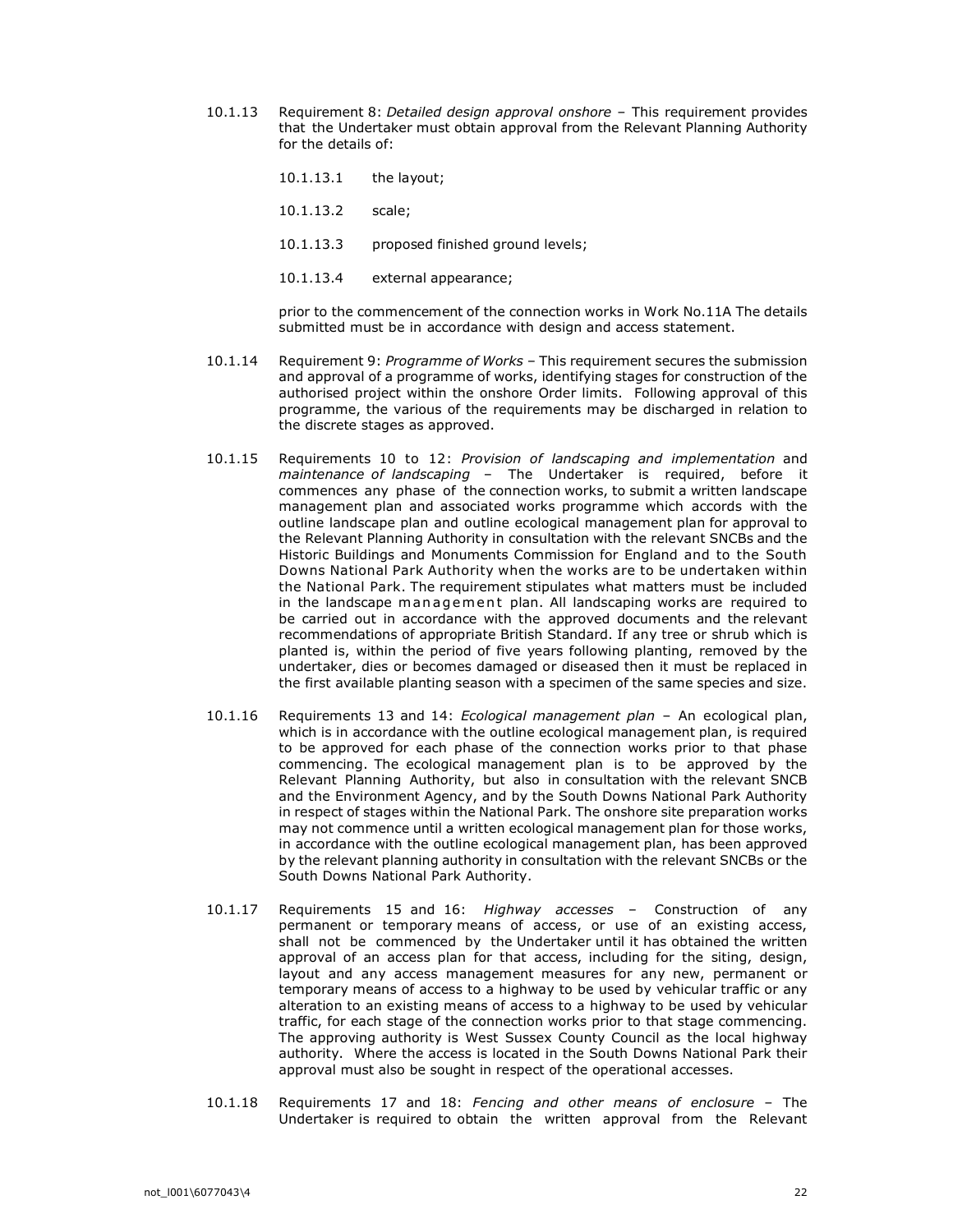Planning Authority for any proposed permanent fences, walls or other means of enclosure for each phase of the connection works prior to that phase commencing. Where the fencing or means of enclosure is located in the South Downs National Park their approval must also be sought.

- 10.1.19 All temporary fences, walls or other means of enclosure must be provided, for a phase, in accordance with the outline code of construction practice. Construction sites must remain securely fenced in accordance with the code of construction practice and any temporary fencing must be removed once the relevant phase of the connection works are complete.
- 10.1.20 Requirement 19: Surface and foul water drainage There is a requirement for the Undertaker to obtain the written approval of the lead local flood authority in respect of surface water treatment and where relevant foul water drainage system (including means of pollution control), for the onshore substation before its construction commences. The lead local flood authority will need to consult with the sewage and drainage authorities as well as the Environment Agency before providing approval.
- 10.1.21 Requirement 20: Contaminated land and groundwater scheme No phase of the authorised development may be commenced until a scheme dealing with any contamination of land, to include groundwater, which is likely to cause significant harm to persons or controlled waters or the environment has been submitted to the Relevant Planning Authority in consultation with the Environment Agency and to the extent that the plan relates to the intertidal area, the MMO. The scheme to be submitted to discharge this requirement must include a investigation and assessment report, prepared by a specialist consultant, approved by the Relevant Planning Authority, to identify the extent of contamination and necessary remedial measures, together with a management plan which sets out long term measures with respect to any contaminants remaining on the site.
- 10.1.22 Requirement 21: Surface water Construction works (or part thereof) relating to the substation shall not commence until a detailed surface water scheme in accordance with the outline code of construction practice and based on sustainable drainage principles and an assessment of the hydrological and hydrogeological context of the onshore substation has been submitted to and approved by the West Sussex County Council, in consultation with the Environment Agency.
- 10.1.23 Requirement 22: Onshore Archaeology The Undertaker must submit to the Relevant Planning Authority a written scheme of archaeological investigation for approval, for each stage of the connection works, before that stage commences. For the purpose of this article the term 'commence' (for each stage) includes onshore site preparation works. Thereafter the scheme must be undertaken in accordance with the approved details.
- 10.1.24 Requirement 23: Public Rights of Way The Undertaker must secure the approval of the relevant planning authority and West Sussex County Council for a public rights of way management plan for a stage prior to the commencement of that stage of the authorised project. For the purpose of this requirement the term 'commence' includes site preparation works.
- 10.1.25 Requirement 24: Code of construction practice The Undertaker must submit to the Relevant Planning Authority (in consultation with the Environment Agency, the relevant SNCBs, the relevant highway authority and, if applicable, the MMO) a code of construction practice for approval, for each stage of any works landward of MLWS, before that stage commences. The details submitted must accord with the outline code of construction practice. Thereafter the construction works must be undertaken in accordance with the approved code. For the purpose of this requirement the term 'commence' includes site preparation works.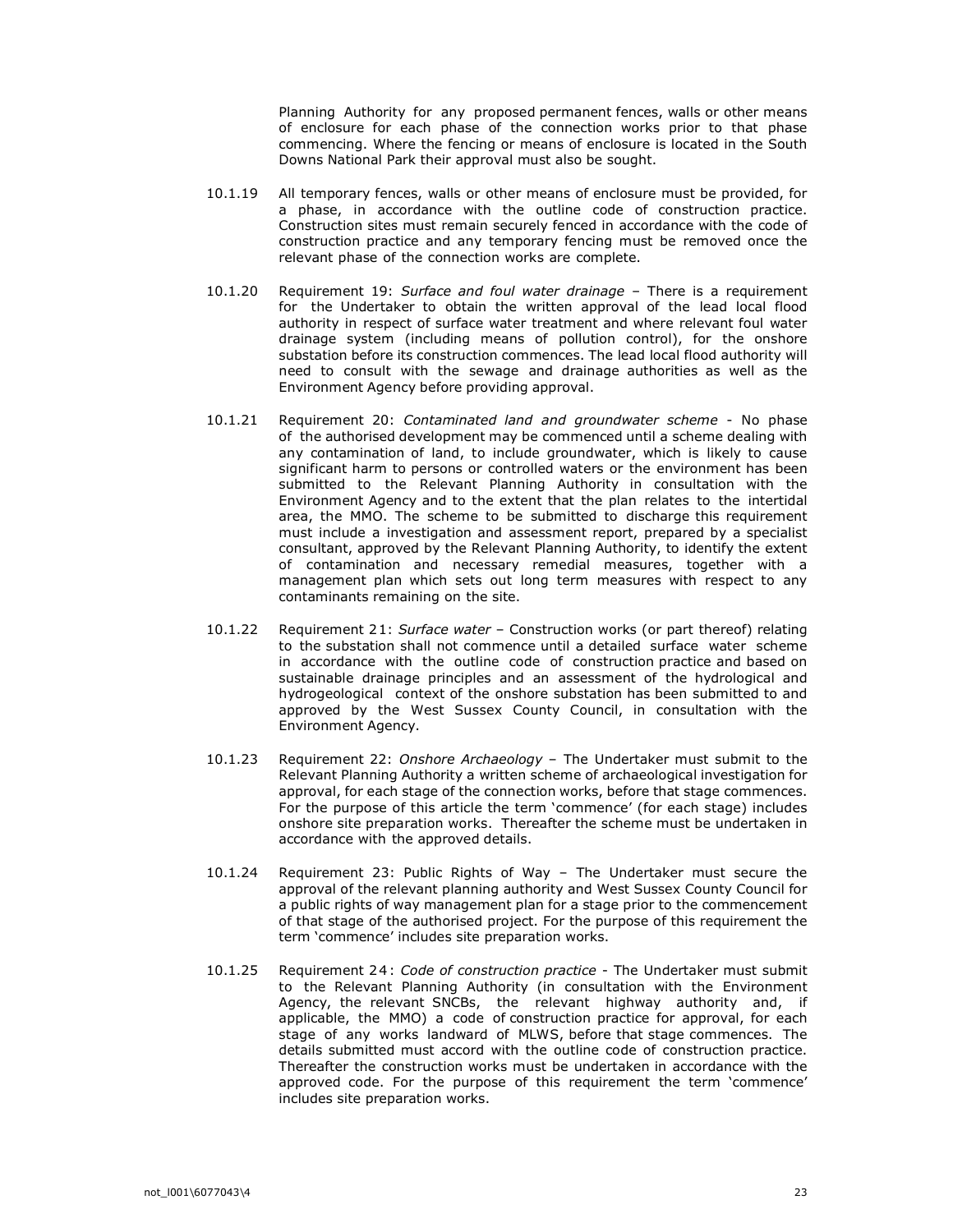- 10.1.26 Requirement 25: Construction traffic management plan The Undertaker must submit to the Relevant Planning Authority a construction traffic management plan for approval, before the connection works commence. The Relevant Planning Authority is required to consult the relevant highway authority before approving the construction traffic management plan. Thereafter the construction traffic management plan must be implemented as approved.
- 10.1.27 Requirement 26: European protected species onshore Prior to any stage of the connection works commencing a final pre-construction survey must be undertaken to establish whether any European protected species are present on the affected land or in any of the trees to be lopped or felled. If the preconstruction surveys identify any European protected species then the relevant stage of the connection works cannot commence until the Relevant Planning Authority has approved a scheme of protection and mitigation measures or a European protected species licence has been granted. The scheme may only be approved by the Relevant Planning Authority in consultation with the relevant SNCBs.
- 10.1.28 Requirement 27: Restoration of land used temporarily for construction Land will be used onshore during the construction period but which will not be incorporated into the permanent works or approved landscaping. In respect of this land it must be reinstated in accordance with details to be approved by the Relevant Planning Authority (in consultation with the relevant highways authority and where appropriate the MMO). Such reinstatement works should be completed as soon as reasonably practicable but at the latest within 12 months of completion of the works.
- 10.1.29 Requirement 28 Effect on Local Wildlife Sites and sites of ecological importance ensures that the construction corridor is limited where it crosses local wildlife sites and sites of ecological importance.
- 10.1.30 Requirement 29: Control of noise during operational phase Prior to commissioning of the onshore substation comprising Work No. 11A a noise management plan ("NMP") must be submitted by the Undertaker to the Relevant Planning Authority for approval. The NMP must detail appropriate noise attenuation and mitigation measures necessary to attenuate noise from the onshore substation , including any relevant noise limits and a scheme for monitoring the effectiveness of the measures identified in the NMP. The NMP must be implemented as approved.
- 10.1.31 Requirement 30: Onshore decommissioning Once the connection works are no longer in commercial operation there is a requirement for the Undertaker to submit an onshore decommissioning plan to the Relevant Planning Authority for approval within 3 months of the connection works ceasing to be used. The undertaker must implement the decommissioning plan as approved unless otherwise approved by the relevant planning authority.
- 10.1.32 Requirement 31: Requirement for written approval This requirement confirms where the approval of a party is required that it must be in writing.
- 10.1.33 Requirement 32: Amendments to approved details This requirement allows details which have been submitted and approved by the Relevant Planning Authority (or another person) to be amended/varied in writing by the Relevant Planning Authority. The amendment or variation must always be in accordance with the principles and assessment undertaken in the environmental statement and must not give rise to any materially new or different environmental effects from those assessed in the original environmental statement.
- 10.2 Schedule 2 (Streets subject to street works) sets out the streets that would be subject to street works (including reference to the location and the specific street).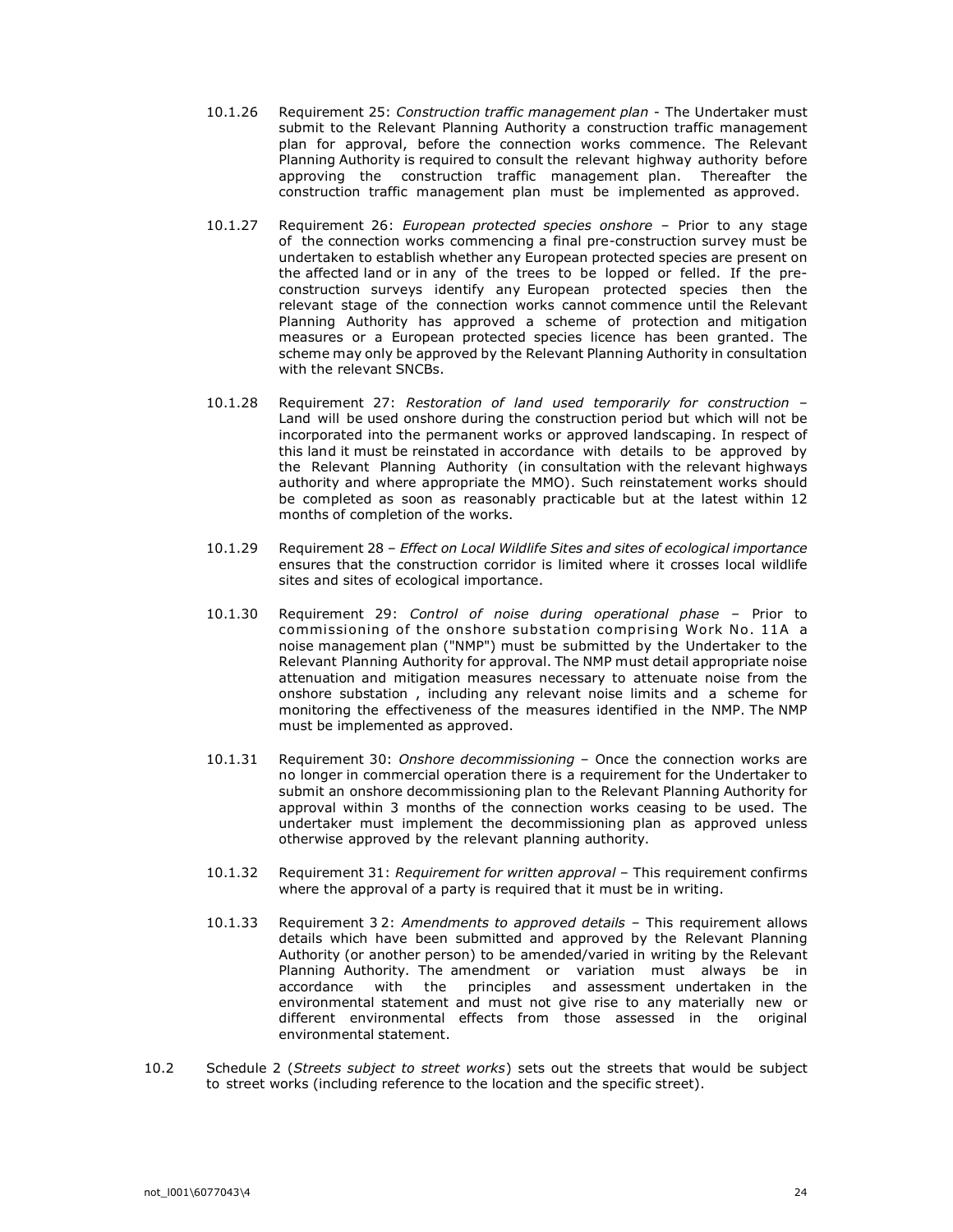- 10.3 Schedule 3 (Streets to be temporarily stopped up) sets out the streets to be temporarily stopped up. It references the street and the extent of the street that may be stopped up.
- 10.4 Schedule 4 (Public rights of way) Part 1 identifies public rights of way that are to be stopped up permanently and the extent of the stopping up, and specifies the point by which the new rights or way must be provided. Part 2 sets out the public rights of way to be temporarily stopped up. It references the public right of way and the extent of the public right of way that may be stopped up.
- 10.5 Schedule 5 (Access to works) sets out those accesses that will be created to carry out the Authorised Project.
- 10.6 Schedule 6 (Temporary suspension of public access to Access Land) sets out the areas of land where public access will be temporarily suspended.
- 10.7 Schedule 7 (Land in which only new rights etc. may be acquired) specifies both the areas of land in which only new rights may be acquired by the Undertaker and the nature of the rights that may be acquired.
- 10.8 Schedule 8 (Modification of compensation and compulsory purchase enactments for creation of new rights) modifies existing compensation legislation including the Land Compensation Act 1973 and the Compulsory Purchase Act 1965. This has been updated to reflect any necessary changes arising as a result of the Housing and Planning Act 2016.
- 10.9 Schedule 9 (Land of which temporary possession may be taken) sets out the land of which only temporary possession may be taken, pursuant to article 30.
- 10.10 Schedule 10 (Provisions relating to Statutory Undertakers) provides protection for statutory undertakers generally and for specific undertakers.
- 10.11 Schedules 11 and 12(Deemed Marine Licence) sets out the marine licences referred to in article 38 which would be deemed to be granted for works comprised in the Authorised Project.
- 10.12 Schedule 13 (*Hedgerows*) sets out the hedgerows that may be removed pursuant to article 41.
- 10.13 Schedule 14 (Procedure for discharge of certain approvals) sets out the procedure which is to apply to the discharge of approvals pursuant to the articles and specified requirements of the Order
- 10.14 Schedule 15 (Arbitration) provides a process pursuant to which arbitration shall be conducted. As explained in relation to article 45 a process for arbitration is secured through the Order which is consistent with the approach followed in the Hornsea Three Offshore Wind Farm Order 2020 and is consistent with the recommendation in PINS advice note 15: Drafting development consent orders. The intention is to achieve a fair, impartial and binding award on substantive differences between the parties (with the exception of costs) with a timely resolution.

### 11. Marine Licences

Schedule 11 includes the Deemed Marine Licence for generation assets. A standard structure has been developed by previous applications for development consent for offshore wind farms. The Applicant has adopted a similar approach for the Authorised Project.

- 11.1 Part 1 Licenced activities
	- 11.1.1 Paragraph 1 (Interpretation) provides the definition and interpretation of key terms used in the licence. Many of the terms included in this paragraph are identical to the terms in Article 2 of the Order.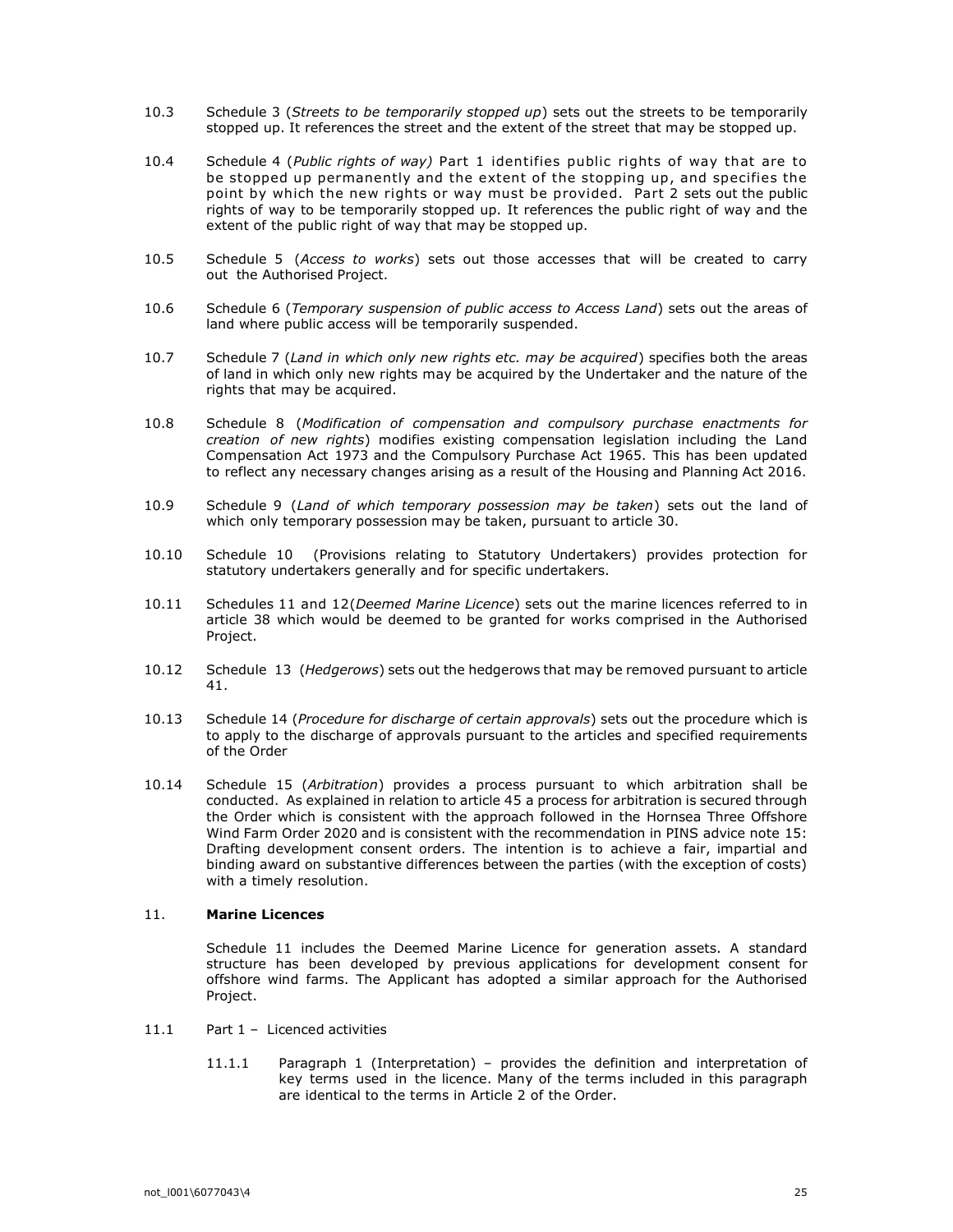- 11.1.2 Paragraphs 2 to 4 (Details of licenced marine activities) provides details of the licensable marine activities as they relate to the generation assets, both in terms of construction as well as operation. It replicates the description of the Authorised Development in Schedule 1 of the Order and it also describes the substances that may be disposed of as part of construction of the Authorised Development.
- 11.1.3 Paragraph 5 sets out the grid co-ordinates for the Authorised Development comprising Work No.1.
- 11.1.4 Paragraph 6 confirms that the deemed marine licence remains in force until the Authorised Project has been decommissioned.
- 11.1.5 Paragraph 7 confirms that the provisions of section 72(7) of the 2009 Act do not apply to any transfer of the deemed marine licence unless it is a transfer not falling within Article 6 of the Order. This is necessary to ensure that there is no conflict between the operation of Article 5 of the Order and Section 72(7) of the 2009 Act.
- 11.1.6 Paragraph 8 confirms that where any licenced activity is to be undertaken in accordance with a plan, protocol or statement approved under the licence, the approved details will include any amendments approved by the MMO.
- 11.1.7 Paragraph 9 confirms that any amendments made to any approved details must be in accordance with the principles and assessments set out in the Environmental Statement.
- 11.1.8 Paragraph 10 provides that the arbitration procedure set out in Schedule 15 will apply to any differences between the parties.
- 11.2 Part 2 Conditions
	- 11.2.1 Conditions 1 to 3 (Design parameters) repeat the design parameters included in Schedule 1, Part 3 of this Order.
	- 11.2.2 Condition 4 (Phases of authorised development) sets out a requirement for a written phasing scheme setting out the phases of construction to be submitted and approved by the MMO. The definition of phase provided for the purpose of the deemed marine licence confirms that boulder clearance and site preparation works may comprise phases.
	- 11.2.3 Condition 5 (Maintenance of the authorised project) confirms that the Undertaker may maintain the authorised project except where the terms of the licence provides otherwise. All maintenance works must have been assessed in the Environmental Statement.
	- 11.2.4 Condition 6 (Extension of time periods) confirms that any time period for either the MMO or the Undertaker may be extended with the agreement of the other party.
	- 11.2.5 Condition 7 (Notifications and inspections) provides for a procedure of supplying copies of the licence to agents, contractors, restricting the use of contractors and vessels notified to the MMO and publicising commencement of the licenced activities.
	- 11.2.6 Condition 8 and 9 (Aids to navigation) provides for various matters in respect of aids to navigation including the requirement to maintain navigation aids and a procedure to be followed where an aid to navigation fails. There is also a requirement to provide notice to mariners and notification of the progress of works to Trinity House.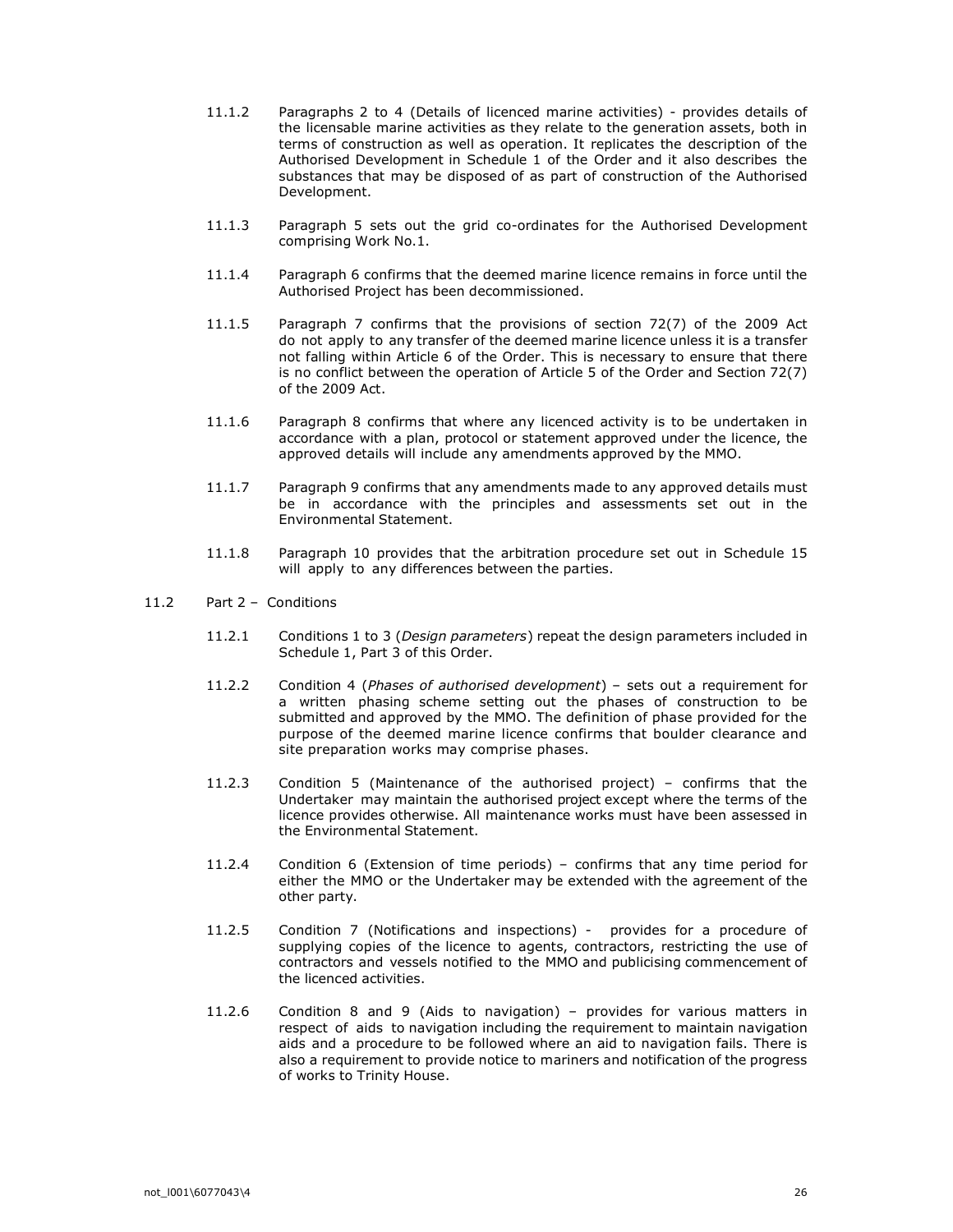- 11.2.7 Condition 10 (Aviation safety) requires the Undertaker to notify the Defence Infrastructure Organisation Safeguarding regarding the construction and dimensions of the authorised project.
- 11.2.8 Condition 11 (Chemicals, drilling and debris) sets standards that must be met by the Undertaker in respect of the chemicals and other substances that can be used.
- 11.2.9 Condition 12 (Force majeure) provides for deposits during an emergency situation and the requirement for the Undertaker, at its own cost, to recover that deposit unless written approval is otherwise received.
- 11.2.10 Condition 13 and 14 (Pre-construction plans and documentation) provides a requirement for the Undertaker to obtain the approval, before the commencement of a phase of the licenced activities, of a range of documentation. The documentation includes a design plan, construction programme, construction method statement, project management and monitoring plan, scour protection management plan, pre-construction monitoring surveys, a piling marine mammal mitigation protocol, cable specification and installation plan, offshore operations and maintenance plan, an aid to navigation management plan and a project environmental monitoring plan Paragraph (2) includes a requirement to submit a written scheme of archaeological investigation, paragraph (3) requires works involving intrusive seabed works to have a specific outline written scheme of investigation, and paragraph (4) states that where driven or part driven pile foundations are used the hammer energy must not exceed 5,000kJ.
- 11.2.11 Condition 14 stipulates time scales for the submission of the relevant programmes, plans, protocols or schemes and the time period in which they should be determined by the MMO.
- 11.2.12 Condition 15 (Safety zones) prevents licensed activities from taking place until an application has been made for a safety zone insofar as relevant for that phase.
- 11.2.13 Condition 16 (Offshore safety management) requires the submission of an Emergency Response Co-operation Plan by the undertaker and provides that no part of the authorised scheme can commence until it has been approved by the MMO.
- 11.2.14 Condition 17 (Reporting of engaged agents, contractors and vessels) requires the Undertaker to provide the MMO details of agents and contractors engaged in licenced activities.
- 11.2.15 Condition 18 (Timing of monitoring report) provides that monitoring reports under condition 13 must be provided to the MMO no later than four months after completion of the relevant monitoring.
- 11.2.16 Condition 19 (Updating of cable monitoring plan) requires an update to the cable monitoring plan with details of the post-installation surveys.
- 11.2.17 Condition 20 (piling) limits the piling activity that can be undertaken in each 24 hour period.
- 11.2.18 Condition 21 (Reporting of cable protection) requires the Undertaker to provide the MMO wand relevant SNCBs with a report of all cable protection used for the authorised scheme not more than four months following completion of construction.
- 11.2.19 Condition 22 (Decommissioning mammal protection protocol) secures a mammal protection protocol prior to decommissioning.